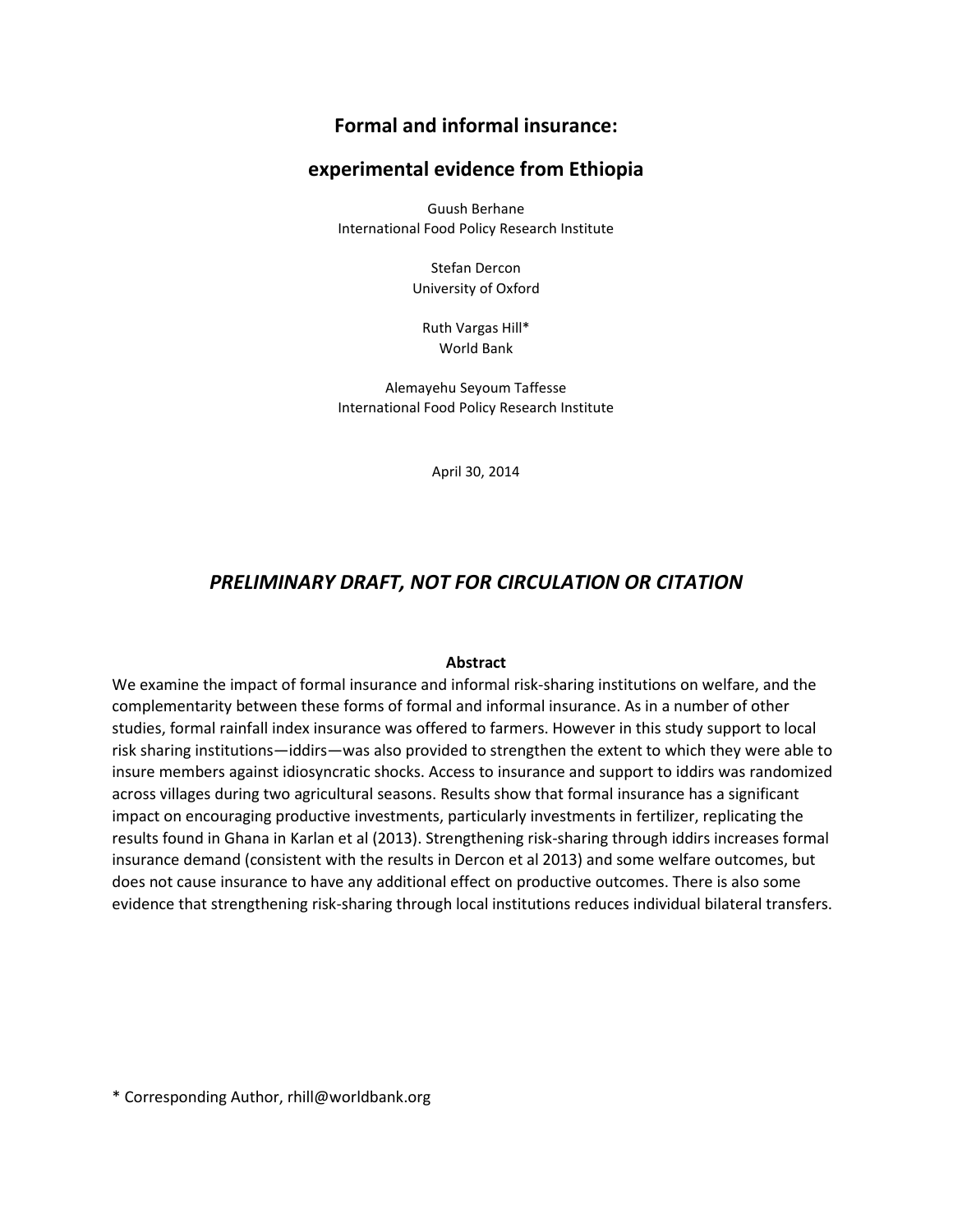### 1. Introduction

Households in rural Ethiopia, as many in sub-Saharan Africa, face significant uncertainty with regards to future consumption. This uncertainty is, in many instances, closely related to unpredictability in agricultural production due to weather risks. Almost half of rural households in Ethiopia were affected by drought in a five year period from 1999 to 2004, and drought had a significant impact on the welfare of these households (Dercon, Hoddinott and Woldehanna 2005). The consumption levels of those reporting a serious drought were found to be 16 percent lower than those of the families not affected, and the impact of drought was found to have long-term welfare consequences. As a testament to this, those who had suffered the most in the 1984-85 famine were found to still experience lower growth rates in consumption in the 1990s compared to those who had not faced serious problems in the famine (Dercon 2004).

Uninsured risk may keep poor households in a vicious circle of poverty, holding them back from adopting technologies that are high-return but often considered high-risk (Rosenzweig and Binswanger 1993). More specifically, in the absence of formal insurance, weather shocks not only result in lower welfare effects when they occur, they also influence the decisions poor households make about their future livelihoods. Using one of longest-running panel data from rural Africa, the Ethiopian Rural Household Survey (ERHS), Dercon and Christiaensen (2011) find that in expectation of low consumption outcomes when droughts hit, farm households in Ethiopia are discouraged from adopting chemical fertilizers that would otherwise be critical to increasing productivity. A number of other studies from the semi-arid tropics point to similar outcomes of weather related uncertainties. For example, Dercon (1996) finds that farm households from Tanzania that were unable to smooth consumption after a shock were more likely to grow safer but lower return crops, foregoing up to 20% of their income as implicit insurance premium. Rosenzweig and Binswanger (1993) estimated a one-standard deviation decrease in weather risk can raise average profits by up to 35% for the lowest wealth quintile of their sample in semi-arid India. Hill (2009) finds that more risk averse coffee farmers in Uganda are less likely to allocate labor to high-risk but high-return coffee production (Hill 2009). This was particularly so for poorer households that were unable to insure themselves against income fluctuations ex post.

All of these studies point to the fact that the cost of uninsured weather risk can be substantial both in terms of immediate production losses to households as well as hindering them from making critical investments that promote livelihoods. Well organized insurance markets have the potential to help mitigate the adverse consequences of such risks and consequently the provision of simple and affordable insurance products to those households has received significant attention in recent years. Recent developments in index-based weather insurance offer new possibilities of providing insurance for smallholder farmers in those areas and, as such, become a glimmer of hope to help farmers adapt to and build resilience against ever changing weather conditions (Skees et al., 1999, Barnett and Mahul, 2007) and some experimental evidence shows substantial increases in productive investments as a result of increased insurance (Karlan et al 2013). However, basis risk—residual risk left uninsured by the index—remains a key challenge to index-based weather insurance reducing the latter's value for farmers (Clarke 2011).

Traditional groups—such as iddirs—prevalent in rural Ethiopia are the most common forms of informal insurance in developing countries. However, they too are prone to covariant shocks that hamper wide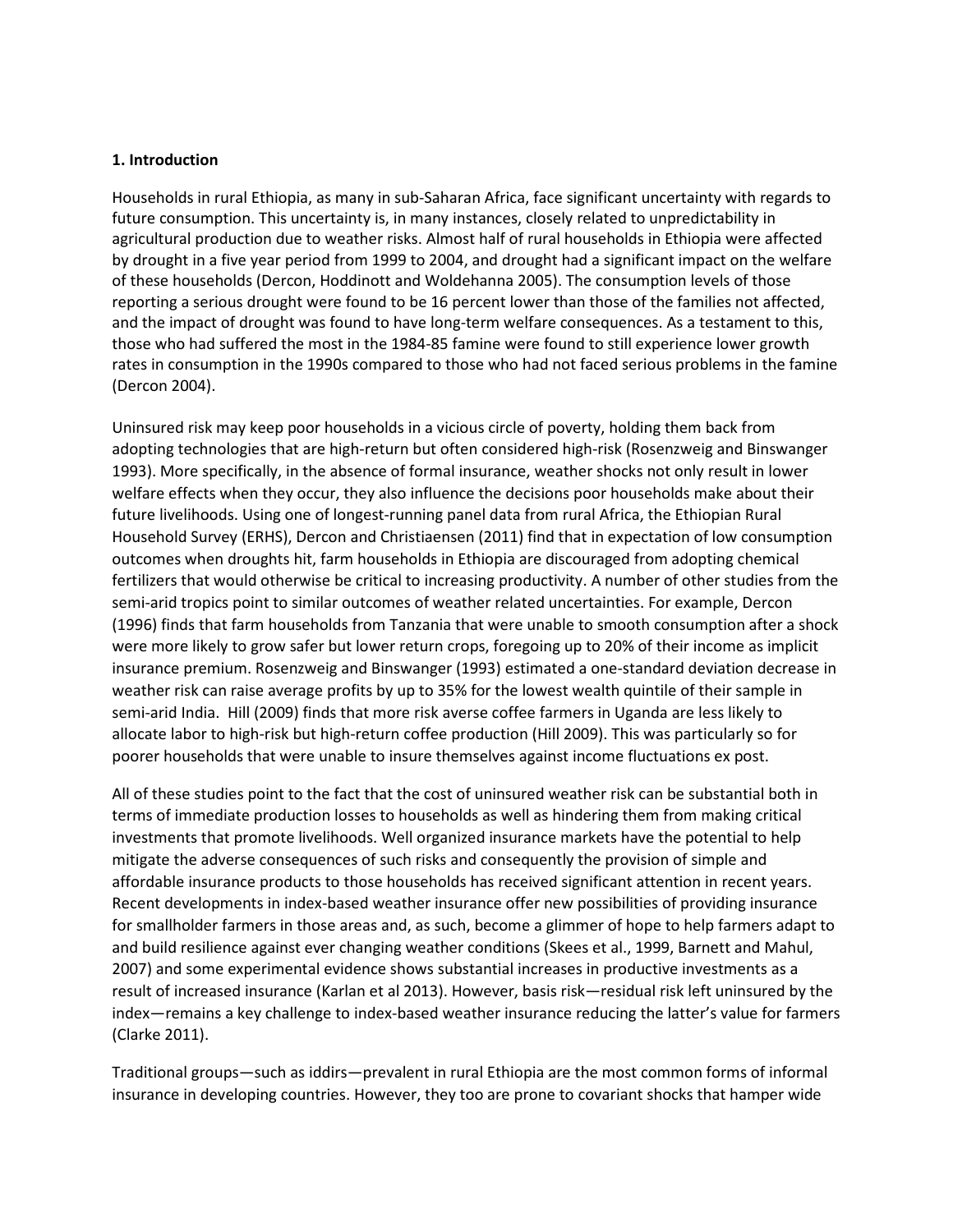areas. Dercon et al (2012) show that the presence of basis risk in index insurance makes it a complement to informal risk sharing, implying that index insurance crowds-in risk sharing and that demand for index insurance will be higher among groups of individuals that can share risk. Integrating index-based weather insurance with traditional groups could thus have the dual advantages of reducing basis risk, which will allow index-based insurance to function in those areas, and at the same time, enhancing the resilience and adaptation of traditional groups in the face of covariant shocks. Moreover, iddirs can be used as sustainable retail outlets for index insurance thereby reducing transaction costs, increasing trust, and potentially, elevating the organization of iddir functioning to national level.

This study from Ethiopia is one of several in which rainfall index insurance is offered to farmers. A unique feature of this study is that the study also randomized provision of support to local risk sharing institutions—iddirs—to strengthen the extent to which they were able to insure members against idiosyncratic shocks. Access to insurance and support to the risk-sharing activities of iddirs was randomized across villages during two agricultural seasons. The research design allows us to examine the impact of index insurance and local risk-sharing on welfare, and the complementarity between formal and informal insurance.

Results show that insurance has a significant impact on encouraging productive investments, particularly investments in fertilizer, replicating the results found in Ghana in Karlan et al (2013). We find that strengthening iddirs increases insurance demand and some welfare outcomes, but does not cause insurance to have any additional effect on productive outcomes. There is also some evidence that strengthening informal insurance through local institutions reduces individual bilateral transfers.

The returns to critical national investments made to increase agricultural productivity using modern technologies in Africa remains low. Since nutrients available from organic sources in low-fertility African ecosystems are inadequate, chemical fertilizers are often recommended for recapitalization $^{1}$ . However, a most severe constraint to fertilizer use and productivity in Africa is limited availability of water and high dependence on rainfall (Weight and Kelly, 1999). This is more so in countries like Ethiopia where historical soil nutrient depletion necessitates use of chemical fertilizers to increase productivity but production relies heavily on erratic rainfall. Dercon and Christiansen (2011) estimate that the use of chemical fertilizers is non-linearly related to rainfall for certain soil nutrient types in Ethiopia – fertilizer returns are high when rainfall is good and negative when rainfall is too low or too high. Analysis of zonal poverty trends in Ethiopia confirms these findings: poverty fell with increasing fertilizer input use only when rainfall and price conditions were favorable. When rainfall was not good, increased fertilizer use had no impact on reducing poverty (Hill and Tsehaye 2014).

Ethiopia's agriculture is dominated by smallholders (< 0.5 ha) deriving livelihoods from crop production mainly for household consumption, with over 75 percent of cultivated land dedicated to five major cereals (Seyoum Taffesse et al, 2011). Modern inputs, mainly chemical fertilizers and improved seeds are the two most important yield increasing investments available to farmers in Ethiopia. Cognizant of this situation, Ethiopia's recent ambitious Growth and Transformation Plan (GTP, 2010 -2015) targets doubling cereal productivity through providing modern technologies viz. fertilizer (90 % adoption targets), supply of improved seeds (expand supply by six fold), and small scale irrigation (expand area under irrigation by twofold) and scaling up of "best practices" (expand extension services by threefold) (see table in Appendix). Previous growth plans in the decades prior to the GTP had also cereal

 1 Early farmer-field level trials (e.g., by SASAKAWA GLOBAL) in Ethiopia have shown very high yield returns to fertilizer us and expected returns are promising in many parts of Ethiopia.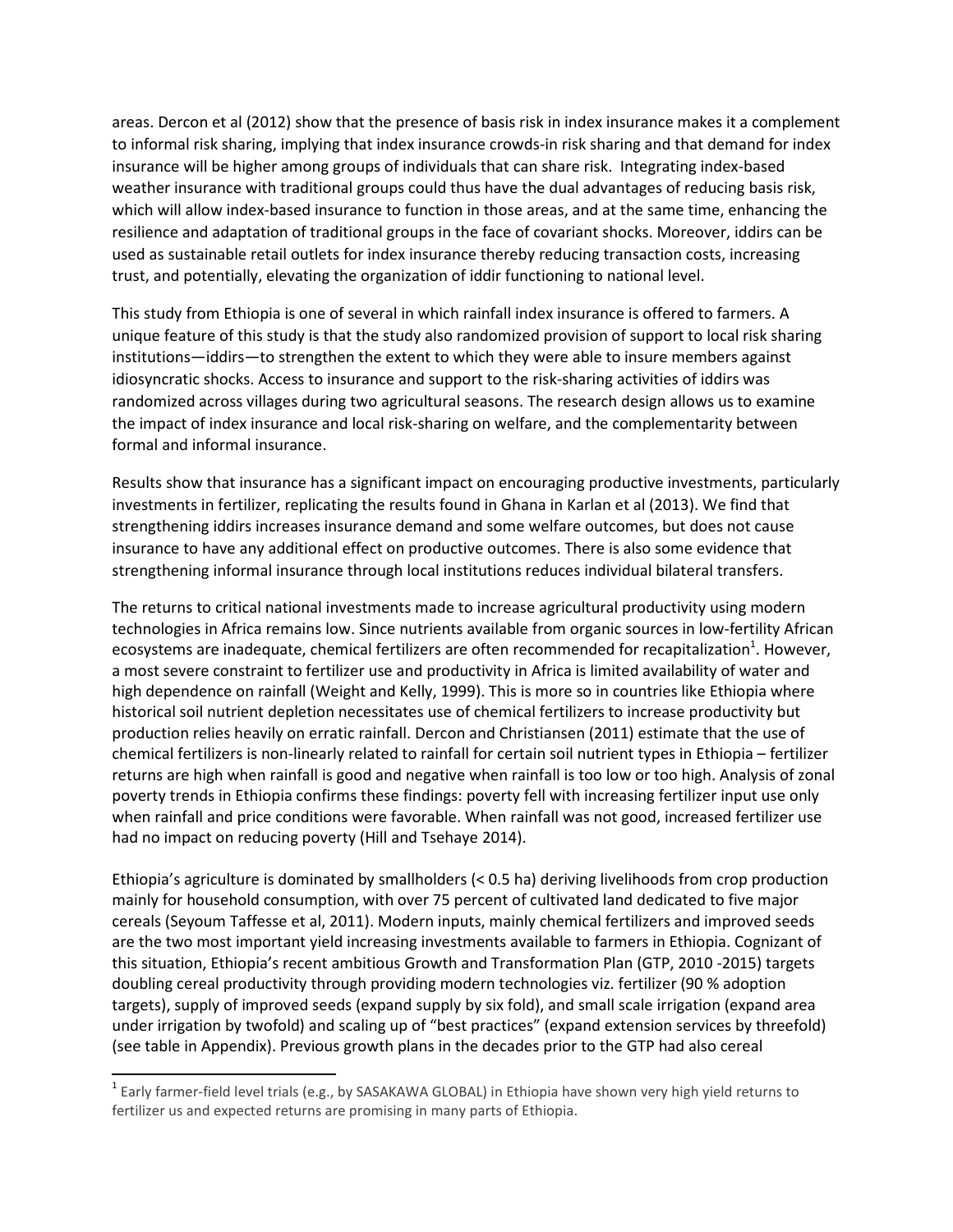intensification as core policy intervention to increasing production and productivity. Despite major supply side efforts to increase adoption and application rates of modern inputs e.g., fertilizer, adoption and application rates remain low even by SSA standards - only 30 to 40 percent of Ethiopian farmers use fertilizer and application is limited to an average of 37 to 40 Kg per hectare (MoA, 2012). All of these efforts and targets assume that farm households are willing and able to assume the risks involved when adopting modern inputs and practices. A recent study by Berhane et al (2014) using data from Ethiopia's high-agricultural potential areas indicates that although 87% of the 304 communities surveyed reported fertilizer was available at the Kebelle<sup>2</sup>, only 56% of farmers applied fertilizer to 72% of their cultivated area (37% of total cultivated land in the high potential areas). The study also finds that controlling for access and agro-ecological heterogeneities, higher rainfall variability is associated with lower smallholder demand for fertilizers. On the supply side, Rashid et al (2012) find close to 50% of Ethiopia's massive annual parastatal-based fertilizer import - averaging to 275 thousand tons (almost half of the total annual imports) between 2009 and 2011 - has been carried over to the next year, pointing to lower than planned annual fertilizer demands by smallholders.

All of these stylized facts point to the hypothesis that is tested in this paper, namely that providing affordable insurance products to smallholders will help them mitigate the risks surrounding increased fertilizer use thereby increasing demand. In this paper we examine what types of products, or set of complementary financial products, can help provide insurance to smallholders and whether increased access to these products encourages households to take risk and invest in their farms by adopting modern inputs such as chemical fertilizers.

The rest of the paper is structured as follows. Section 2 focuses on the experimental design and the methods used to identify impact as a result. In Section 3 we provide more details on the sample, and show that the treatment groups were identical to each other and to the control group for a wide range of variables. In Section 4 we present the results of the empirical analysis. Section 5 concludes.

### 2. Experimental Design

### 2.1. Experimental treatments

We conducted a randomized control trial to evaluate the welfare benefits of (i) providing a well-priced, well-designed insurance product (ii) the impact of supporting informal risks-sharing groups, and (iii) combining support to informal risk sharing groups and weather index insurance. 110 villages were included in the study across three study sites.

Each of the three sites fell within a 15km radius of a weather station with good historical data and was served by a Buusaa Gonofaa MFI branch office. Moreover, each site was select from districts that were included in the Ethiopian Rural Household Survey (ERHS), a unique historical panel survey that has been conducted from 1994 to 2009 in varied agro-climatic regions in Ethiopia. The ERHS is the longest running panel of African households that asks questions about rainfall risk, agricultural production, incomes and consumption, with 7 survey rounds conducted over the 15 year period<sup>3</sup>. Access to this rich dataset

**EXECTE 2**<br>2 Kebele refers to the lowest administration unit composed of 3-4 villages in Ethiopia.

<sup>3</sup> In one of the sites—Tibe—data has been collected from 1999 to 2009 with 3 survey rounds conducted over this ten year period. We focus our analysis of product quality on the sites for which we have 7 rounds of survey data, Dodota and Shashemene.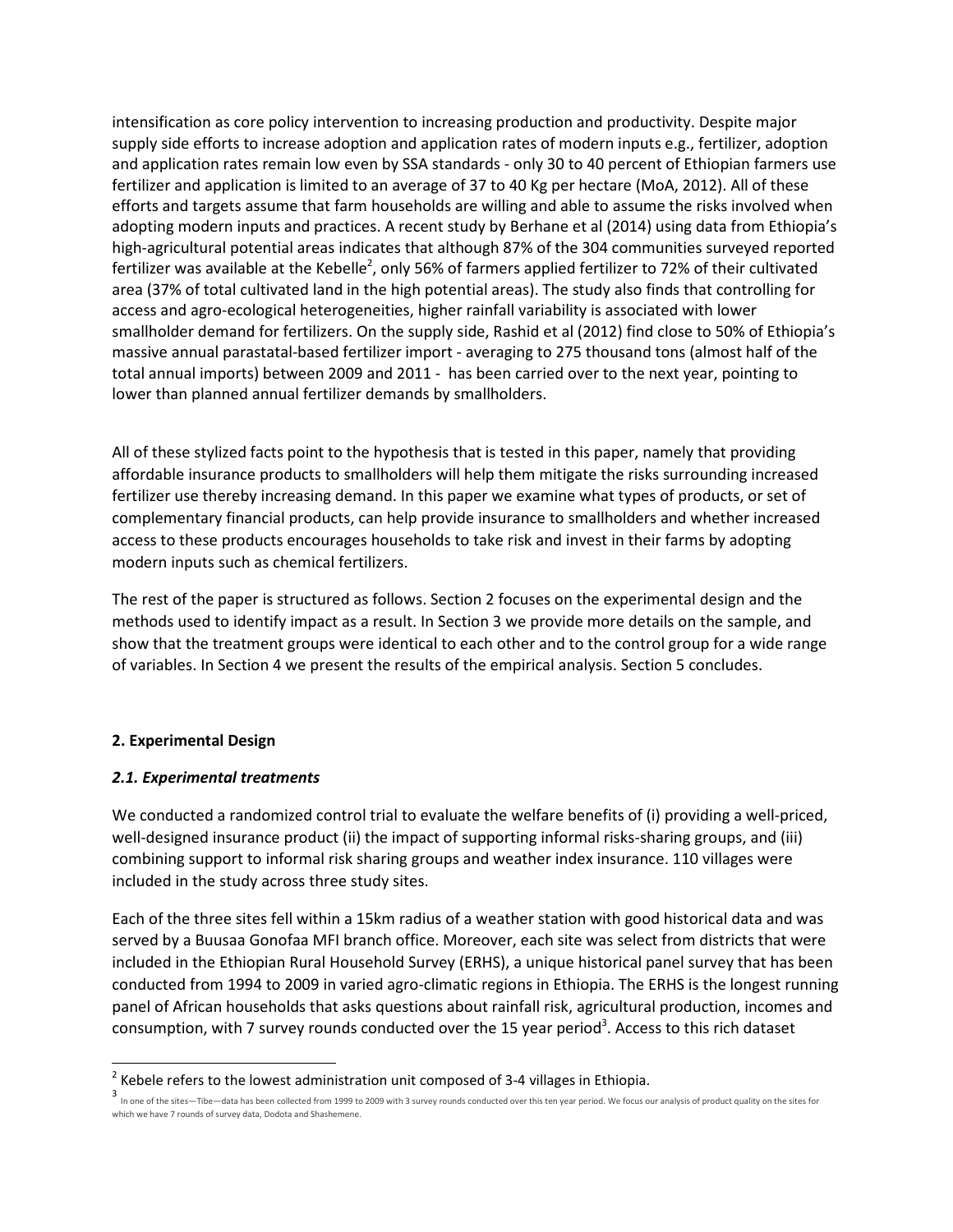allows us to build up a rich picture of risk to agricultural incomes for households in the selected sites. Although the three sites have quite distinct agro-ecological characteristics, the major source of covariate risk in all three sites is drought – households from all sites have reported significant rainfall risk.

In 60 of these villages insurance was offered for the main cropping season. The annex provides details on the type of insurance offered, and the evidence available from the ERHS that suggests these policies insured rainfall risk faced by these farmers.

In 25 of these villages insurance was marketed and sold to individual farmers. In 35 villages insurance was offered in conjunction with a number of group activities under taken to strengthen the risk-sharing function of iddirs.

In the iddir villages, iddirs were encouraged to strengthen their ability to make interest free loans to members who had experienced adverse events not covered by the insurance policy. For example pests that reduced yields or ill health that prevented members from agricultural work. In 18 villages prespecified guidelines about how the loans were to be made were mandated ("mandated villages") and in 17 villages no guidelines were pre-specified ("non-mandated" villages). To encourage groups to set up rules governing the loans, a cash payment was promised at the end of the insured period to all groups that participated. Similar cash transfers were made to selected individuals in the individual villages.

The allocation of villages to treatment and control groups was stratified by each study site. This allows us to look at the impact of insurance separately in each study site.

Previous studies on weather index insurance for farmers, have documented anemic demand (Cole et al 2013) and we saw similar levels of low demand for the insurance product during initial sales in 2011. As a result we decided to offer price incentives for the late season policies in 2011. In two of the three study sites we randomly selected 16 individuals to receive free insurance (these were not necessarily the same individuals that were included in the survey). In one study site (Shashemene) we provided a randomized price discount on insurance policies. The magnitude of the discount was randomized across villages and took one of the following values: 40%, 60% and 80%.

In addition to offering free and discounted insurance in 2011, we randomly selected 16 individuals in each of the "individual insurance" villages to receive a 50 Birr unconditional cash payment at the end of the insured period. This cash payment was provided to allow us to control for the expected value of the insurance discount that was provided to households, given this is quite sizable, especially for those given free insurance. Unlike other studies in the literature that have use a cash payment to disentangle the endowment and insurance effect of providing free or discounted insurance, our cash payment was not paid at the same time as insurance was given. Instead we offered a promise to pay the cash grants at the same time as the insurance would make a payout (if any payout was required). This was so as to mimic not only the size of the expected payout but also the timing. In "iddir" villages the equivalent amount of money, 800 Birr, was provided to the iddir.

In 2012 smaller price discounts were randomly allocated across all villages in all three study sites. The discount values offered were: 10%, 20%, 40% and 60%. Given no free insurance was provided and the size of the discount was smaller no cash payments were provided in 2012. Table 1 summarizes the allocation of discounts by year and study site.

TABLE 1: ALLOCATION OF DISCOUNTS BY YEAR AND STUDY SITE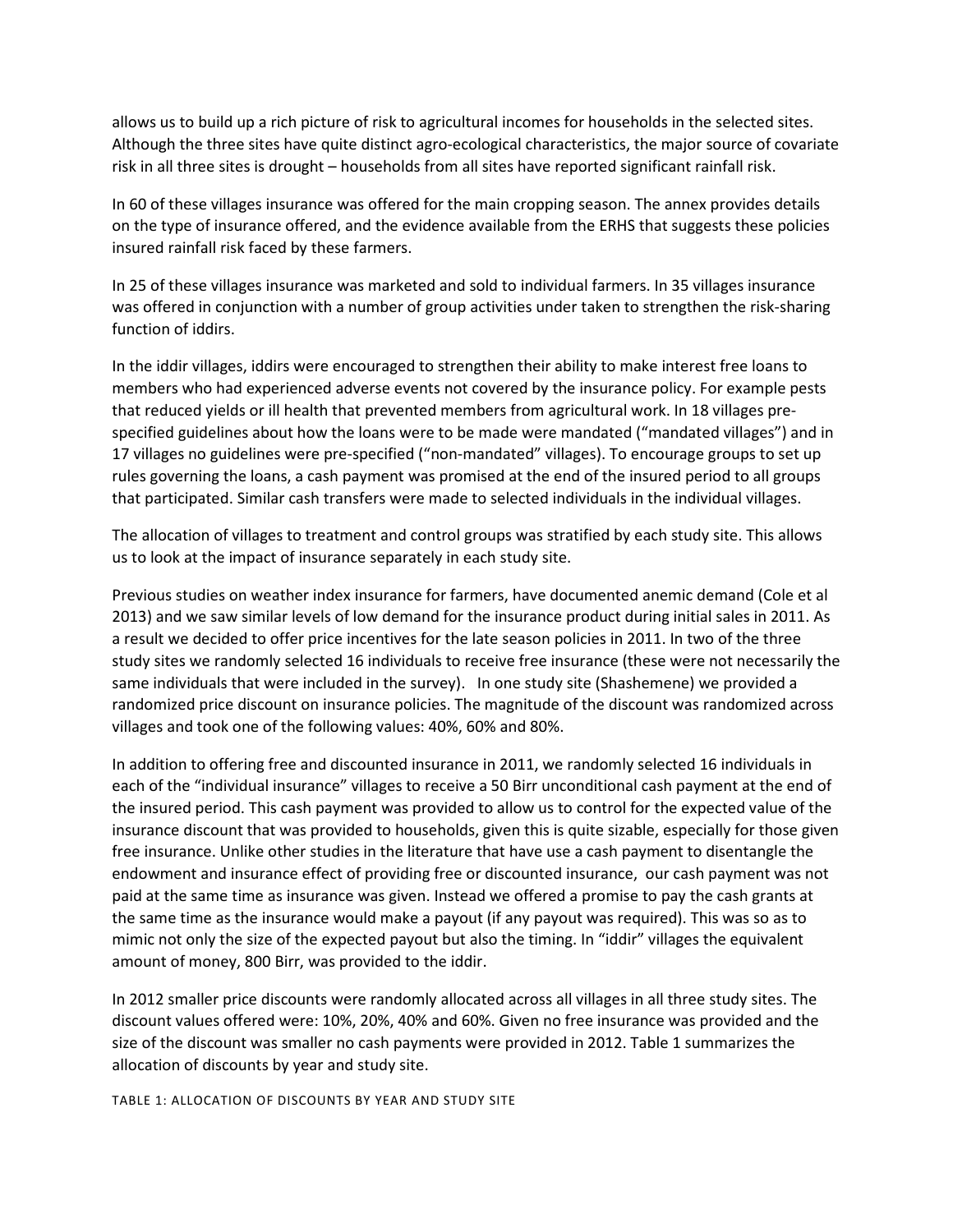| *Discount | $Sh-2011$ | NotSh-2011 | $Sh-2012$ | NotSh-2012 |
|-----------|-----------|------------|-----------|------------|
| $*$ 0     |           | X          |           |            |
| $*10$     |           |            | X         | X          |
| $*20$     |           |            | X         | X          |
| $*40$     | X         |            | X         | X          |
| $*60$     | X         |            | X         | X          |
| $*80$     | X         |            |           |            |
| $*100$    |           | X          |           |            |

## 2.2. Assessing the impact of insurance

Karlan et al (2013) have estimated the impact of offering insurance to individuals in Ghana, and we start by replicating their results. To do this we use the sample of those in control villages and those in individual villages. We ignore, in this first analysis, the iddir villages as the focus is on determining whether the impact observed in Ghana is also observed in Ethiopia.

We use the randomized provision of insurance in selected villages and the exogenously induced variation in the price of insurance (treating free insurance as insurance priced with a 100% discount) to identify the impact of insurance on household production decisions.

Specifically, we assess the relationship between purchasing insurance and production behavior, and use allocation to the insurance treatment and the discount value to instrument an individual's decision to purchase insurance. This IV estimation strategy gives us the local average treatment effect of insurance.

Given the size of the discount in 2011 was determined by study site (two sites being provided with free insurance and one site being provided with discounted insurance). Using the size of the discount alone will conflate a study-site and a discount effect. We may expect the study site to have an impact on production behavior for other reasons, unrelated to the purchase of insurance. Given all randomization was stratified by study site in both 2011 and 2012, we can control for this by interacting the discount size by study site and year dummies.

## 2.3. Assessing the impact of strengthening informal risk-sharing groups

Secondly, we consider the impact of the group activities undertaken in our experiment. Formal insurance products are only one means by which households can insure themselves. In the absence of well-functioning insurance markets individuals rely on networks to provide informal insurance for idiosyncratic shocks. In this test we specifically test whether an intervention to strengthen informal insurance provided by iddirs has an impact on households.

In all group villages two activities were undertaken. Individuals were offered index insurance as before, and iddirs were encouraged to set up a new set of bylaws to establish how a common fund of 800 Birr was going to be used to insure individuals against idiosyncratic risk. Iddirs were also encouraged to purchase insurance on behalf their members. In order to ascertain the additional effect of this treatment on outcomes, we compare outcomes between individual and iddir villages. All villages in this sample were offered insurance and so the difference between iddir and individual villages can be attributed to the activities undertaken to strengthen group functioning and encourage demand for insurance through the iddir.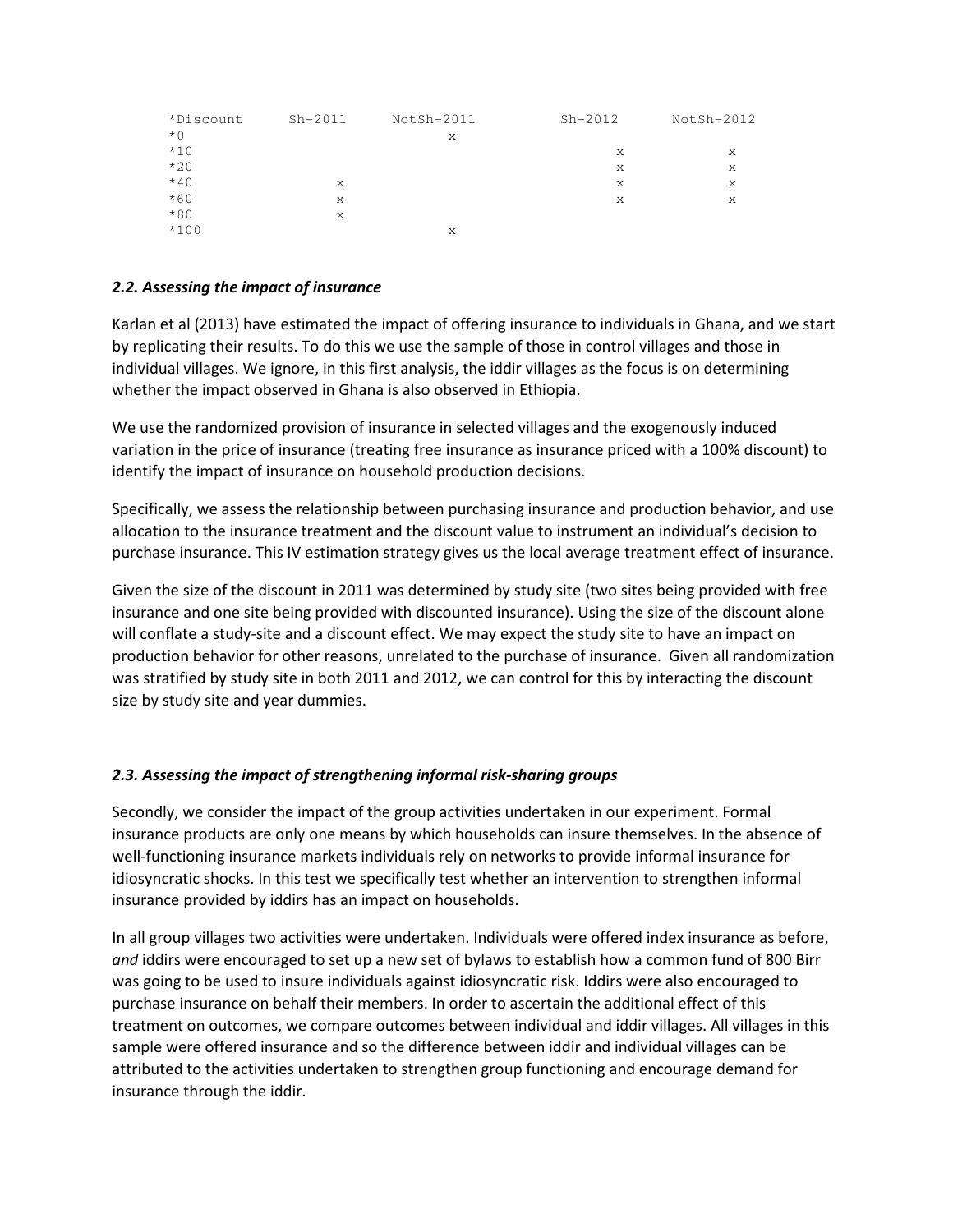## 2.4. Assessing the impact of insurance in a setting where informal risk-sharing groups have been strengthened

We are also additionally interested in ascertaining whether the impact of insurance changes in a context in which activities have also been undertaken to strengthen groups. To do this we test whether buying insurance in a village in which group-strengthening activities were undertaken has a significantly differential effect on the impact of insurance.

The full sample is used in this specification. A dummy is included to indicate whether the village is one in which group-strengthening activities have been undertaken. We interact purchasing insurance with this group strengthening dummy to test whether purchasing insurance in these villages had any additional effect.

## 3. Data collection

Following the experimental design of the pilot, a baseline and four follow-up household surveys were conducted in all three study sites (i.e., Shashemene, Dodota, and Bako-Tibe) between February 2011 and September 2013. These surveys were conducted on a total of 1760 randomly selected households, 16 households from each of the 110 pilot villages (50 of them control villages). Of the total, 800 households were from the control villages and 960 households were from the treatment villages.

The baseline survey was conducted in February – March 2011, well in advance of first season (i.e., May 2011 to October 2011) marketing activities that took place in April 2011. The three follow up surveys were conducted few months after the marketing, sales and payouts (if any) were conducted. The first follow up survey was run in December 2011 after the payout for the period May 2011 to September 2011 was made between October and November 2011. A total of 1734 households in the 110 villages were re-visited, with very little attrition rate (of 1.5%). The second follow up survey was run in February-March 2011 and the third follow up survey was conducted in December 2012 – January 2013. All of the households visited in the first follow up survey were visited in these later follow ups<sup>4</sup>.

### 3.1. Characteristics of sample

 $\overline{a}$ 

A quick look at the baseline data (Table 2) shows the average family size is 6 and average landholding is 3 ha. The most common crop types grown in Meher season are wheat, maize, teff, and sorghum, with overall yield ranging between 2quintals/ha (when rains are bad) and 6quintals/ha (when rains are good). Most farmers (88%) have reported they had used fertilizer in the last five years. The average age of household heads is 43 years old, and 84% are male headed. Most people are in these villages illiterate (three years of schooling is the average of highest school achieved by the household) and hardly familiar with the concept of insurance, banking or basic measurement concepts used in the insurance product (only 7% had a bank account in a microfinance or bank and only 21% have ever heard of a 'millimeter').

 $^4$  The fourth follow up survey was conducted in September – October 2013 but this dataset is not used in this analysis.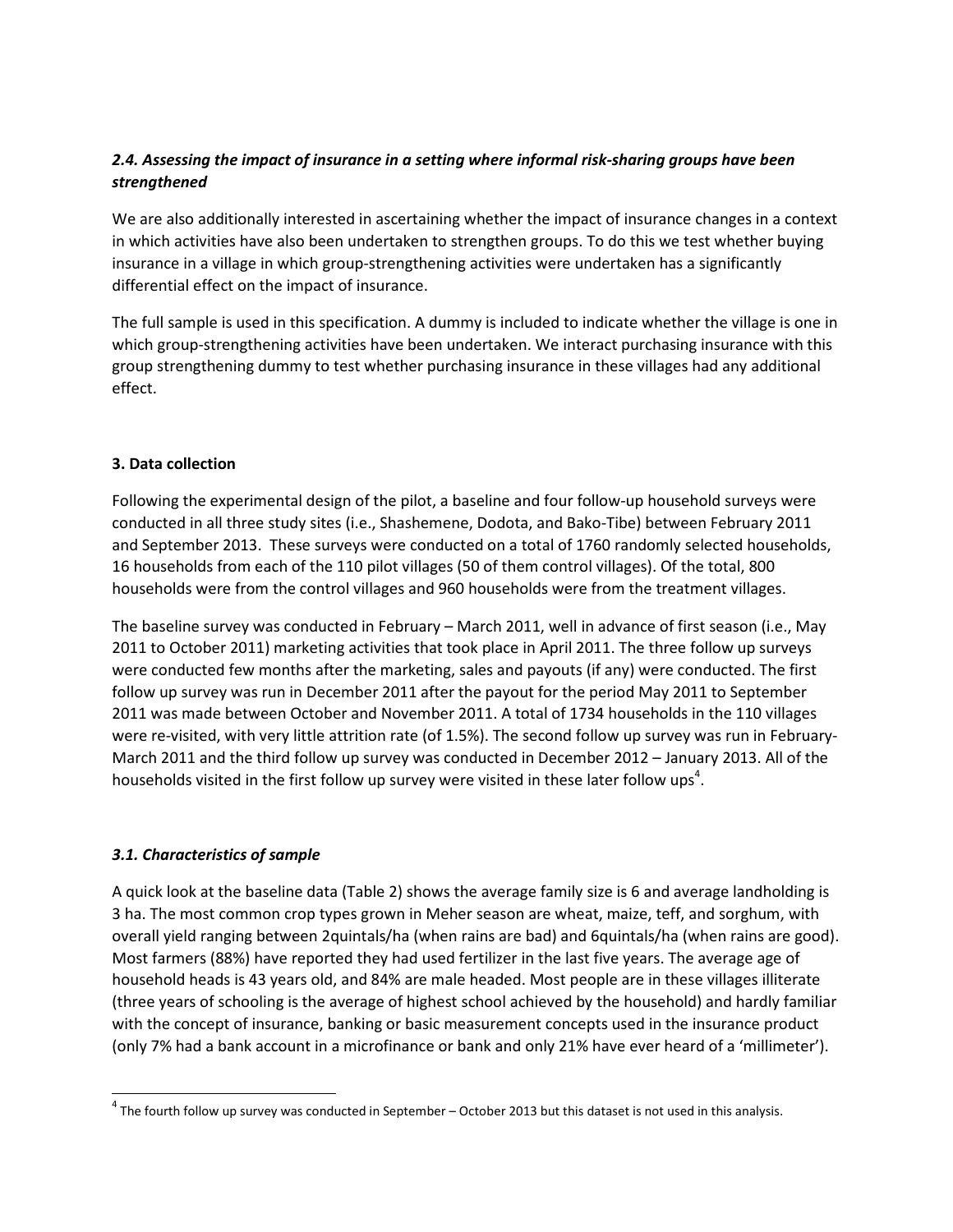| <b>Variables</b>                                                                             | Obs. | Mean  | Sd.   | <b>Min</b>   | Max   |
|----------------------------------------------------------------------------------------------|------|-------|-------|--------------|-------|
| Number of transfers the household made to another<br>household or households                 | 1760 | 0.74  | 1.52  | 0            | 8.0   |
| Land owned (hectares)                                                                        | 1760 | 2.77  | 3.58  | 0            | 37.8  |
| Size of household                                                                            | 1760 | 5.86  | 2.33  | $\mathbf{1}$ | 16.0  |
| Age of household head                                                                        | 1756 | 42.51 | 14.45 | 11           | 105.0 |
| Head is male (yes=1)                                                                         | 1759 | 0.84  | 0.36  | 0            | 1.0   |
| Head's highest school achieved                                                               | 1750 | 2.85  | 3.43  | 0            | 14.0  |
| If the rains are very good what yield do you expect to<br>get (quintals/Timad, 1timad=.25ha) | 1745 | 6.23  | 4.79  | 0            | 132.0 |
| If the rains are very bad what yield do you expect to<br>get (Quintals/Timad, 1timad=.25ha)  | 1748 | 2.22  | 1.9   | 0            | 30.0  |

#### TABLE 2: SUMMARY STATISTICS OF HOUSEHOLD CHARACTERISTICS AT BASELINE

As in many other poor areas in Ethiopia, a typical year in these villages is characterized by incidence of multiple shocks. **Error! Reference source not found.** shows the most common types of shocks that households reported to have experienced in the last ten years.

As indicated in most other studies on Ethiopia (see e.g., Dercon, Hoddinot and Woldehanna 2005), drought is the most important shock for majority of households in these villages– 51% of households reported they had experienced drought in the ten years preceding the survey. Some (14%) households reported their crops did not receive sufficient rainfall in the last Meher and close to 10% of them had to replant some of their plots. Illness of husband or wife, death of household members, pest and diseases that affect livestock, too much rainfall or floods are also counted as most important shocks in these villages (see Table 3)

Informal risk-sharing arrangements are rampant in these villages. The most common risk-sharing groups are iddirs – 92% of respondents reported they are members of 1-5 iddirs and only 5% reported they do not belong to any iddir. A most important characteristic of iddirs in these areas is that their membership coverage is limited to the village they belong to - close to 80% of iddirs span within the village. Traditionally iddirs are funeral societies and are meant to support families of a deceased household member<sup>5</sup>. Most iddir transfers are thus made when a shock of that nature occurs to a household. Although rare within the iddir (only 1.2%), other forms of transfers are also common in these villages – in the last one year, 11% of households have reported they have made transfers to another household and 21% of households have reported they have received transfers from others. The average household makes at least one transfer a year and some report to have transferred up to eight times (see Table 2). However, the size of transfers made is often small. Only a little more than half of them have reported they are able to mobilize a 1000 ETB for a medical emergency. This proportion significantly decreases when the size of money needed for medical emergency is raised to 4000 ETB (see Table 4).

 5 However, there are recent anecdotal evidences showing that the iddir is evolving to cover other risks such as death of key draft animals as oxen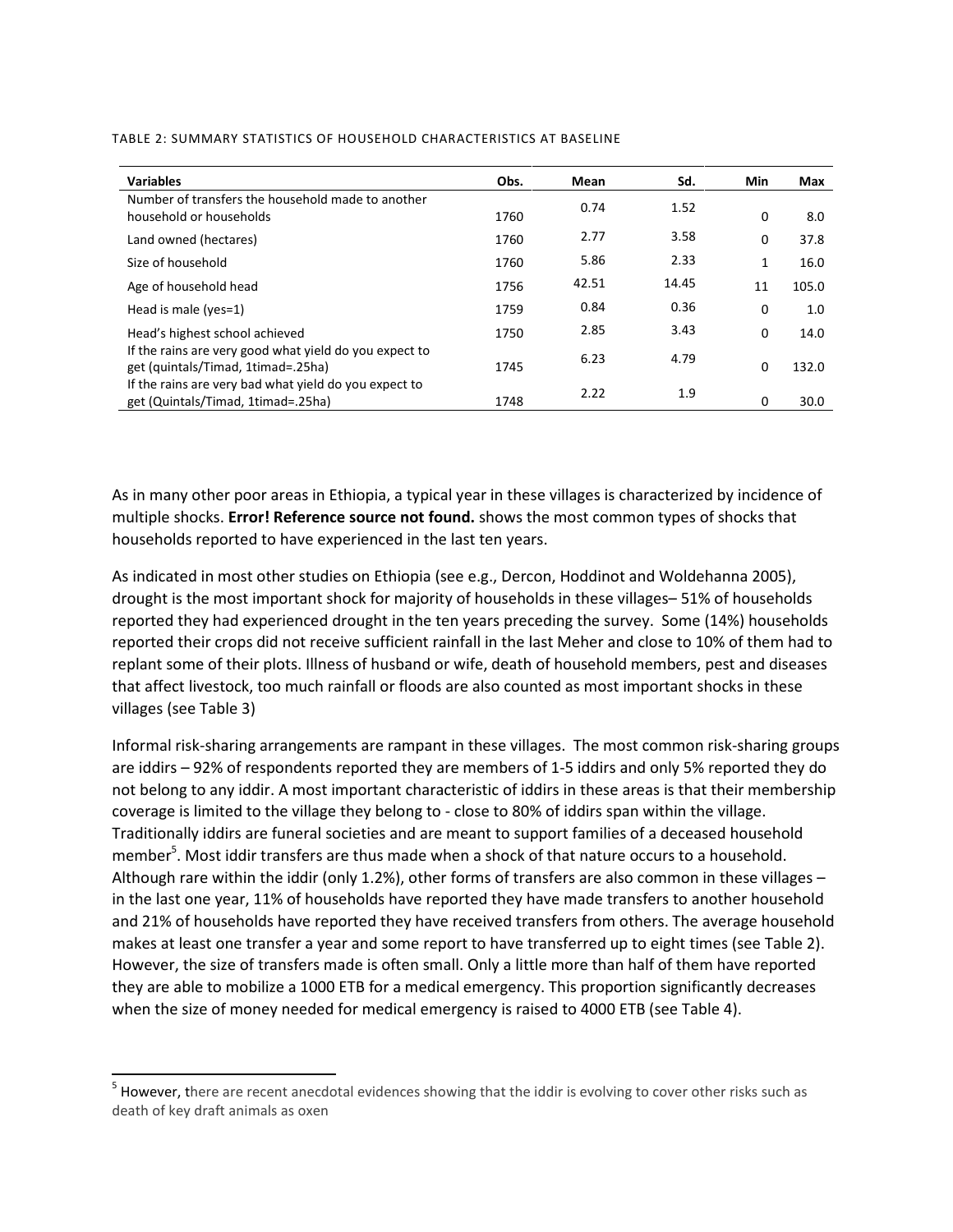#### TABLE 3: SHOCKS THAT MATTER TO HOUSEHOLDS

| Most important shock that affected the household in the last 10 years | Percent of |
|-----------------------------------------------------------------------|------------|
|                                                                       | households |
| Drought                                                               | 51.1       |
| Illness of husband or wife                                            | 13.9       |
| Death of another person in the household                              | 7.0        |
| Pests or diseases that affected livestock                             | 6.8        |
| Too much rain or flood                                                | 6.1        |
| Death of husband or wife                                              | 5.5        |
| Pests or diseases that affected crops                                 | 3.8        |
| Illness of another person in the household                            | 3.5        |
| Frosts or hailstorm                                                   | 1.1        |
| <b>Others</b>                                                         | 1.4        |
| Number of valid responses (N)                                         | 1,597      |

Formal insurance services do not exist in these areas (Table 4). In fact, very few (10%) respondents had heard about traditional (car, life or health) insurance and no one had heard of weather or crop insurance before. Focus group discussions with farmers revealed that there was substantial amount of risk left uninsured and that farmers were eager to hear about new insurance products.

When a prototype index-insurance product was described to respondents during the survey, many of them (87%) reported they were interested to buy if such a product is offered. However, only 32% believed rainfall at their plots can be approximated by rainfall measured at the nearest weather station suggesting that a substantial amount of basis risk might exist even for an insurance product designed few kilometers around a weather station owning to micro-weather system variations between the local weather station and farmers' plots. In this experiment, such basis risk was tackled by introducing new product features to the index product designed early on.

| TABLE 4: SUMMARY OF ADDITIONAL HOUSEHOLD CHARACTERISTICS AT BASELINE                                              |      |            |
|-------------------------------------------------------------------------------------------------------------------|------|------------|
| Other household characteristics at baseline                                                                       | Obs. | Percent of |
|                                                                                                                   |      | households |
| Has your household made any transfer of more than 100 ETB to another household in the last one year?<br>$(yes=1)$ | 1760 | 10.5       |
| Has your household received any transfer of more than 100 ETB in the last one year? (yes=1)                       | 1760 | 20.9       |
| Was the transfer made to a household that belong to the same iddir you belong to? (yes=1)                         | 1760 | 1.2        |
| I believe Iddir leaders do what is right for the iddir (agree=1)                                                  | 1738 | 76.3       |
| Could the household obtain:                                                                                       |      |            |
| 4000 ETB for medical emergency? (yes=1)                                                                           | 1759 | 29.5       |
| 1000 ETB for medical emergency? (yes =1)                                                                          | 1759 | 56.1       |
| 4000 ETB for business startup (yes=1)                                                                             | 1756 | 21.3       |
| Generally, would you prefer to buy insurance through                                                              | 1743 |            |
| Iddir                                                                                                             |      | 43.9       |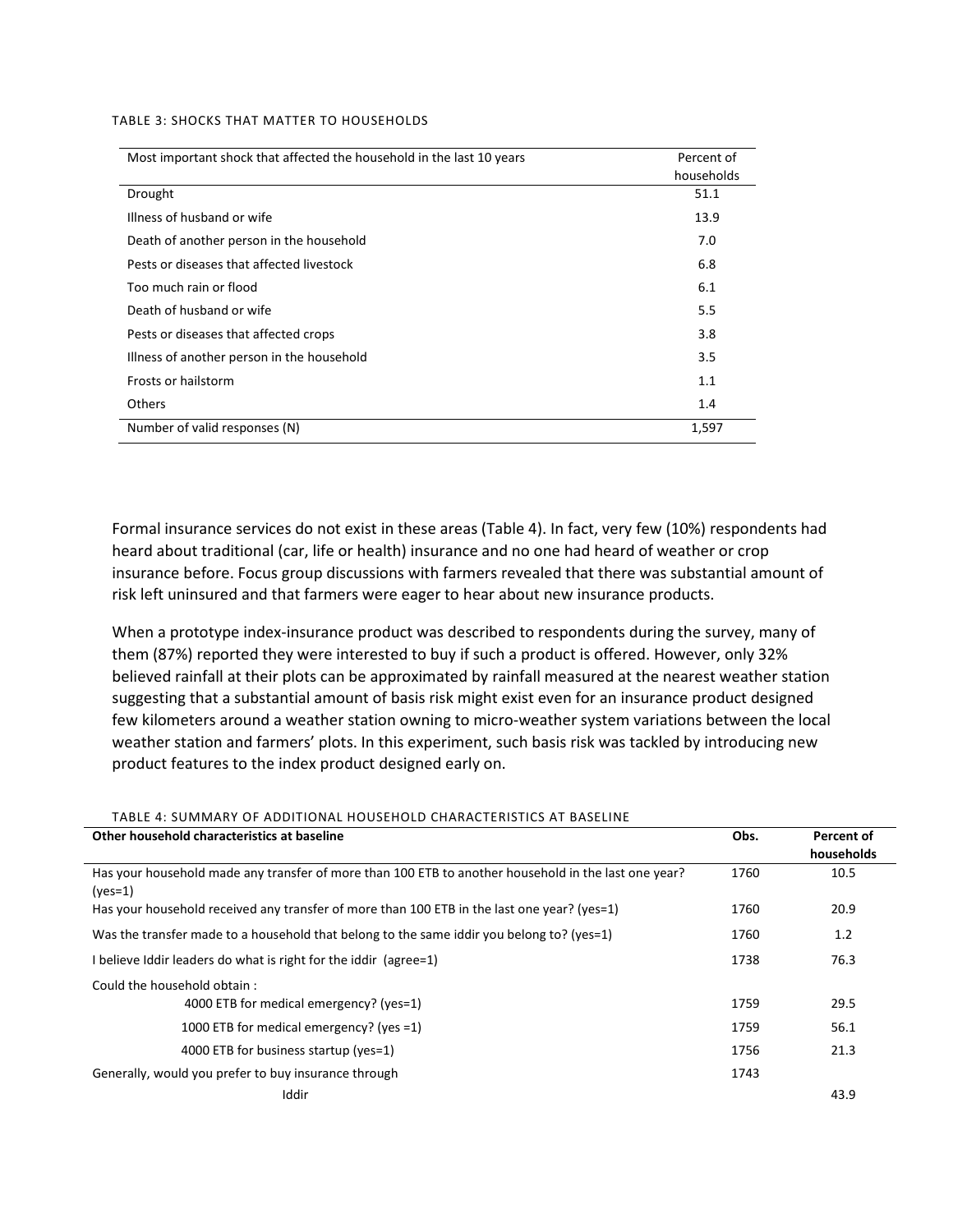| Individual                                                                                              |      | 56.1 |
|---------------------------------------------------------------------------------------------------------|------|------|
| <b>Both</b>                                                                                             |      | 0.1  |
| Would buy an index-insurance product of the type just described for you? (yes =1)                       | 1730 | 86.1 |
| Do you know what a millimeter is? (yes=1)                                                               | 1751 | 20.8 |
| Do you think rainfall measured at the nearest weather station is similar to that of your plot? (yes =1) | 1709 | 31.5 |
| Did any of your crops suffer from lack of rain during the last Meher? (yes=1)                           | 1743 | 14.1 |
| Have you ever used fertilizer in the last 5 years? (yes =1)                                             | 1750 | 88.6 |
| Did you have to re-plant any of your plots last Meher? (yes =1)                                         | 1752 | 9.7  |
| Are you or any of your household members a member of at least one iddir? (yes =1)                       | 1760 | 89.9 |
| Are you or any member of your household a member of a cooperative? (yes=1)                              | 1759 | 32.0 |

### 3.2. Tests of balance across treatment group

As discussed in the experimental design section, randomization took place at the village level with villages randomly assigned to control and treatment groups. We thus do not have reason to believe that the characteristics of households coming from these randomized villages can be systematically different. To ascertain this, we take the baseline data to test if this claim indeed holds between the different treatment and control groups. We considered several variables of interest that characterize household investment and crop yield or productivity differentials at baseline, mainly the proportion of households that purchased and applied modern inputs such as chemical fertilizers, the intensity and timing of use of such modern inputs and differences in the productivity of and revenue from main crops planted. Regression results comparing the treatment and control groups for several treatments implemented are presented in Table 5. Results indicate that indeed there are no statistically significant average differences of the key variables considered specifically between those that received the insurance treatment and those that did not. We find that there are few statistically significant differences between the two groups for savings offered in the treatment villages.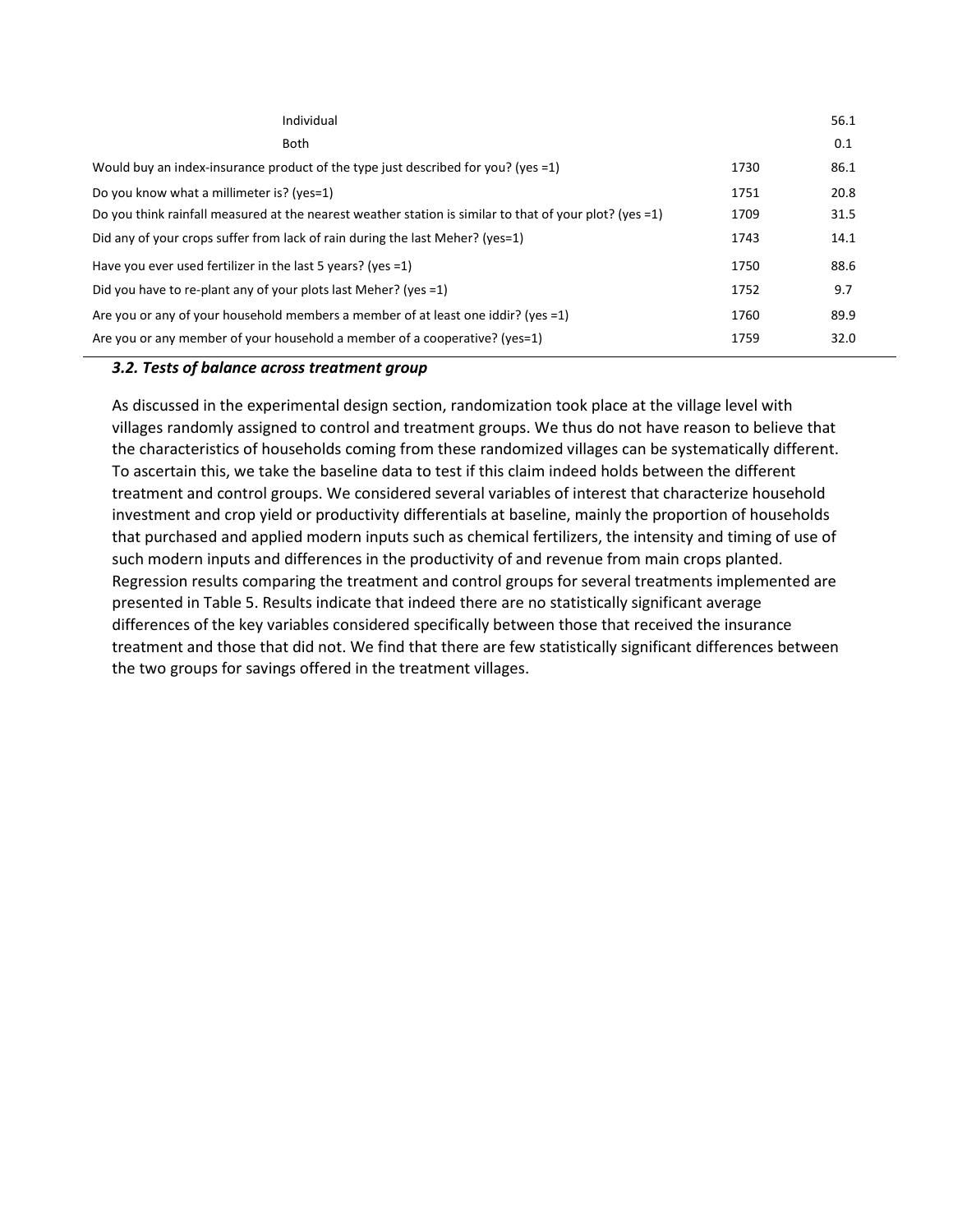|                                           |       |        |            | Average difference for<br>those offered |            | Coefficient on discount in |                       |                     |
|-------------------------------------------|-------|--------|------------|-----------------------------------------|------------|----------------------------|-----------------------|---------------------|
|                                           | Adama | Dodota | Shashemene | insurance                               | savings    | Shashemene,<br>2011        | Adama/Dodota,<br>2012 | Shashemene,<br>2012 |
| Proportion of household that:             |       |        |            |                                         |            |                            |                       |                     |
| Applied fertilizer                        | 0.83  | 0.63   | 0.89       | $-0.014$                                | 0.003      | $-0.000$                   | $-0.000$              | $-0.000$            |
| Purchased fertilizer                      | 0.84  | 0.62   | 0.912      | $-0.049$                                | 0.003      | $-0.000$                   | $-0.001$              | $-0.001$            |
| Purchased pesticide                       | 0.76  | 0.79   | 0.704      | $-0.015$                                | $-0.149*$  | $-0.000$                   | $-0.001$              | 0                   |
| Purchased seed                            | 0.79  | 0.91   | 0.897      | $-0.031$                                | 0.045      | $-0.000$                   | $-0.001$              | 0                   |
| <b>Hired labor</b>                        | 0.41  | 0.59   | 0.318      | $-0.007$                                | 0.050      | 0.001                      | 0.002                 | $-0.002$            |
| Rented oxen                               |       |        |            |                                         |            |                            |                       |                     |
|                                           | 0.13  | 0.17   | 0.16       | $-0.047$                                | $0.138***$ | $-0.000$                   | 0.001                 | $-0.001$            |
| Ln of total input cost in Birr            | 7.36  | 7.50   | 7.123      | $-0.101$                                | $-0.429**$ | 0.001                      | $-0.003$              | 0.001               |
| Ln of quantity (kg) of fertilizer applied | 2.91  | 0.62   | 3.533      | $-0.481$                                | $-0.469$   | $-0.001$                   | $-0.008$              | $-0.016$            |
| Ln of expenditure (Birr) on:              |       |        |            |                                         |            |                            |                       |                     |
| Fertilizer                                | 5.41  | 3.76   | 5.877      | $-0.315$                                | $-0.416$   | 0.002                      | $-0.013$              | 0.011               |
| Pesticide                                 | 3.16  | 3.18   | 2.997      | $-0.031$                                | $-0.864**$ | 0.001                      | $-0.004$              | 0.001               |
| Seed                                      | 6.48  | 7.01   | 6.103      | $-0.166$                                | $-0.168$   | $-0.000$                   | $-0.006$              | $-0.006$            |
| Hired labor                               | 2.61  | 3.76   | 1.997      | $-0.157$                                | $-0.005$   | 0.007                      | 0.011                 | $-0.013$            |
| Rented oxen                               |       |        |            |                                         |            |                            |                       |                     |
|                                           | 1.60  | 1.09   | 1.997      | $-0.526$                                | $1.311***$ | $-0.004$                   | $-0.007$              | $-0.012$            |
| Ln of total crop revenue (Birr)           | 9.20  | 9.27   | 9.03       | 0.072                                   | $-0.379*$  | 0.003                      | $-0.003$              | 0.006               |
| Applied fertilizer late in season         | 0.80  | 0.60   | 0.772      | 0.032                                   | 0.068      | 0.001                      | 0.000                 | 0.001               |
| (after time of insurance offer in 2011)   |       |        |            |                                         |            |                            |                       |                     |
| Yield (quintal per hectare) of            |       |        |            |                                         |            |                            |                       |                     |
| White teff                                | 9.45  | 12.52  | 10.335     | $-2.236$                                | $-2.179$   | $-0.006$                   | $-0.082$              | 0.054               |
| Wheat                                     | 11.02 | 16.15  | 20.731     | $-2.381$                                | $-2.208$   | 0.033                      | $-0.138*$             | 0.069               |
| Maize                                     | 14.00 | 16.06  | 21.454     | $-2.058$                                | $-3.804*$  | 0.002                      | $-0.099$              | 0.083               |
| Predominant crop                          | 11.23 | 15.60  | 27.217     | $-5.016$                                | $-1.801$   | $-0.109$                   | $-0.280**$            | $-0.087$            |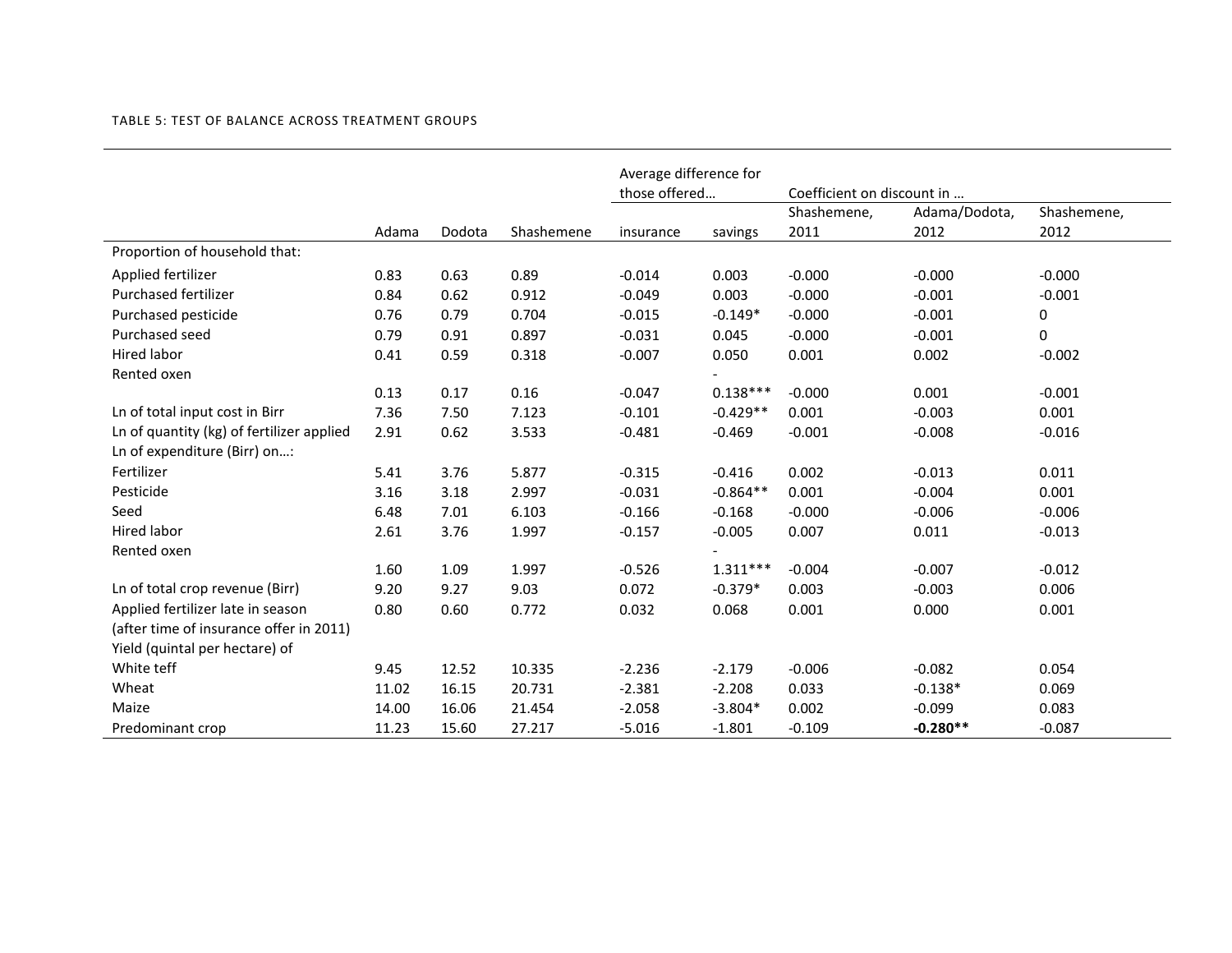### 4. Results

### 4.1. Assessing the impact of insurance

We start by assessing whether we find similar effects of insurance on productive investments as found by Karlan et al (2013) in Ghana. To do this we focus on the control and individual villages in which no additional interventions were taken to strengthen risk-sharing institutions. We estimate the average impact of insurance during the two years of insurance sales. We present IV estimates of the impact of insurance on production behavior for the full sample in table 6 and for all sites excluding Bako Tibe in table 7. The results indicate that insurance had a significant impact both on the type of inputs used and on yields and revenue. However, we note that the results for the full sample suggest considerably more impact than those for the restricted sample. Given our concerns over the self-reporting of insurance purchases in Bako Tibe, we focus our discussion on the results that hold across both the full sample and also the sample excluding Bako Tibe.

We find that insurance has a considerable impact on fertilizer use. For example, we show that insurance increases the number of plots on which it is reported that fertilizer is used (column 1), it increases the proportion of households spending on fertilizer during the season (column 2), the amount of fertilizer purchased (column 8) and the amount spent on fertilizer purchases (column 9). These effects are consistent with existing literature on Ethiopia that suggests that fertilizer use is constrained by uninsured weather risk (Dercon and Christiaensen 2011). These results are also remarkably consistent with those found in Karlan et al (2013).

Insurance has a negative effect on the amount spent on oxen rent. Examining the impact of insurance in the first and second year of sales separately we see that it appears to be the first year that is driving this effect. Oxen are rented primarily for ploughing land in preparation for planting, although they can be used in the harvesting of some crops such as maize. Given insurance was offered after land preparation, the results suggest that having insurance reduced expenditure on rental of oxen at harvest time. It is not clear why this would be. The impact of insurance on maize yields is positive and weakly significant. However, no significant effect is observed for the yield of other crops or of overall Meher revenue, although estimated coefficients are positive as expected.

Results from the first stage are presented in the Appendix. This shows that the instruments have power in predicting insurance take-up. It is important to note from this table that we have much more power in predicting take-up in 2011 when discounts were large (and some households receiving insurance for free) than in 2012 when discounts were smaller. This has a strong implication on the impact of the effects that we observe across years.

When we consider the impact of insurance on behavior in each of the insurance periods separately we see that it is the first season of sales that is driving results (Tables 8 and 9). Although the impact of insurance on fertilizer use and purchase is still positive and significant (in some measures) in the second year, the significance of the estimates is much stronger in the first year. The stronger impact of insurance in the first year may be expected given our instruments are stronger in the first year (when insurance was randomly provided). Interestingly, even though power was lower in the second year, we see that offering insurance prior to the start of the planting season encourages investment in seed purchases also.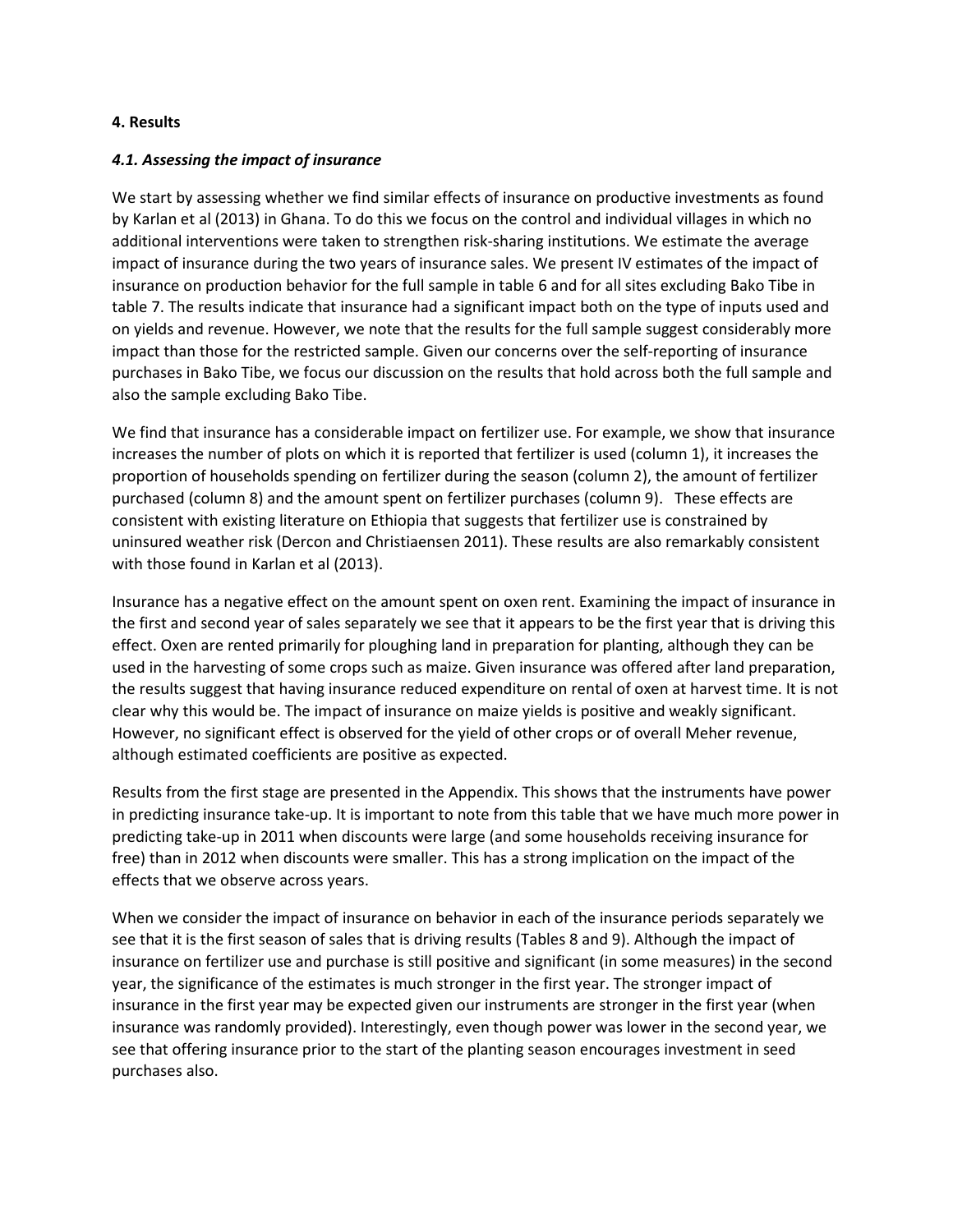Insurance was offered quite late in the season in the first year, after planting and the first round of fertilizer application. We look at whether we were offering the free insurance prior to the second fertilizer application, typically made eight weeks after planting for most crops. Using data on timing of planting, and timing of insurance provision/sales we find that insurance was offered in time to impact this. In column 16 of table M and N we test whether the impact of fertilizer application is stronger when we consider only the plots where planting was late enough for the insurance policies to be issued by the time this second fertilizer application is made. As expected the results are stronger in this case. However we were not in time to affect planting (column 15), explaining why we only see insurance having a positive impact on seed purchases in the second year of sales.

We conducted a number of robustness checks. We find that the results are robust to changing the specification of the instruments—the results hold if discount value is continuous or not and if the discount value is interacted with region and year dummies or not. The results are also robust to including or excluding the savings treatment.

Finally, we examined whether the second year results were affected by any insurance payouts received in the first year, we found that this was not the case. Adding payouts in the previous year did not affect the results.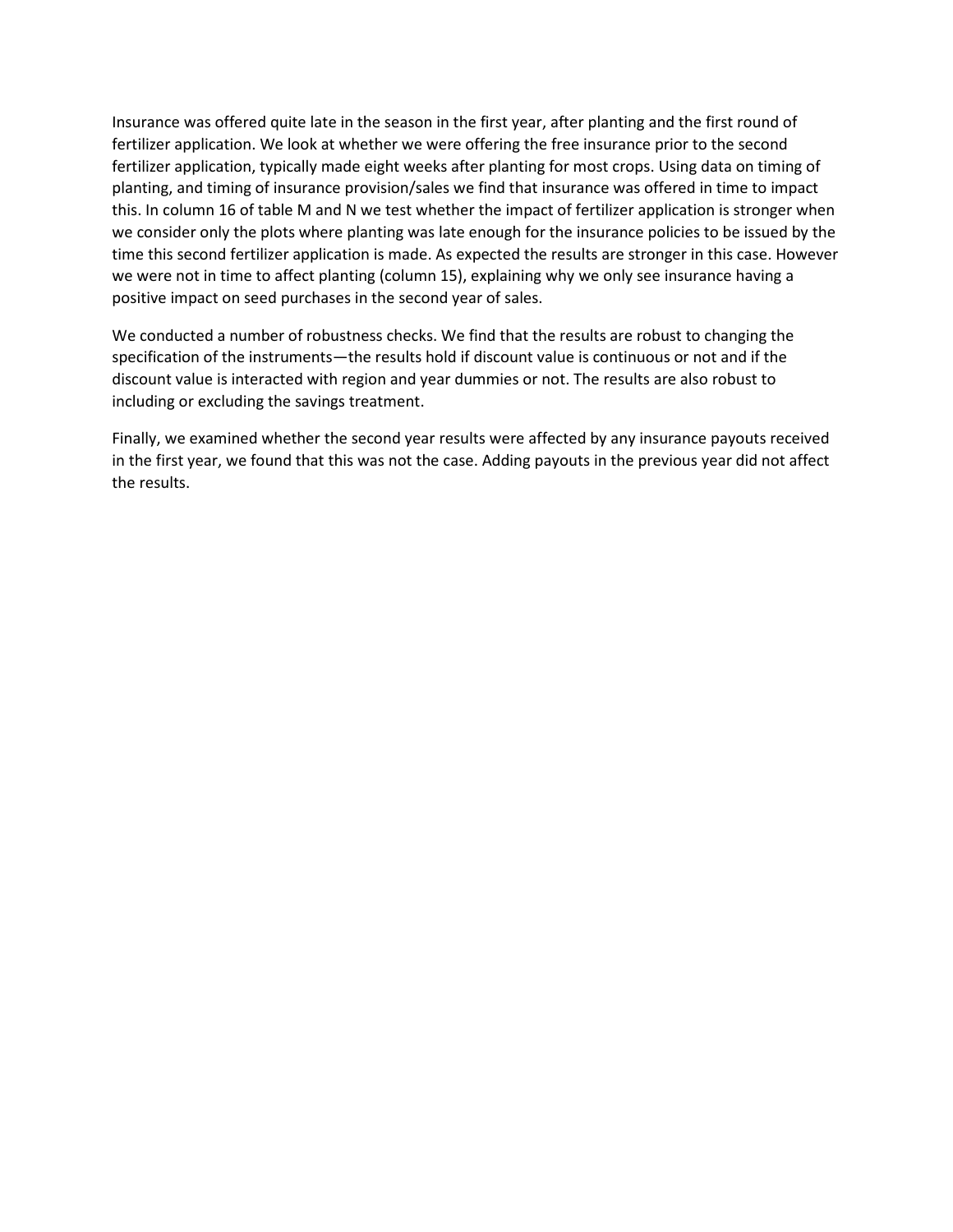#### TABLE 6: IMPACT OF INSURANCE ON PRODUCTIVE INVESTMENTS, POOLING ACROSS YEARS

|                                       |            |            | (3)        | (4)        |            |             |            |            |          | 10                                                      |           | (12)       | 13)         | (14)                                                               | 15          |            |             | 18)      | (19)       | (20)       |
|---------------------------------------|------------|------------|------------|------------|------------|-------------|------------|------------|----------|---------------------------------------------------------|-----------|------------|-------------|--------------------------------------------------------------------|-------------|------------|-------------|----------|------------|------------|
|                                       | plot fert  | fertilizer | pesticide  | seed       | hired      |             |            |            |          | rentoxen Ininputcost Infert kg Infertilizer Inpesticide | Inseed    | Inhired    | Inrent      | croprev milot lateplarblot lateferd whiteteff id wheat rid maize r |             |            |             |          |            | yield      |
|                                       |            |            |            |            |            |             |            |            |          |                                                         |           |            |             |                                                                    |             |            |             |          |            |            |
| insurance                             | $0.104*$   | $0.132**$  | $-0.148**$ | $0.103*$   | $-0.118**$ | $-0.083***$ | 0.110      | $.042*$    | $0.835*$ | $-0.894***$                                             | $0.811**$ | $-0.782**$ | $-0.966***$ | $0.192**$                                                          | $-0.084***$ | $0.159**$  | .099        | 2.078    | 1.432      | 0.494      |
|                                       | (0.059)    | (0.053)    | (0.061)    | (0.053)    | (0.051)    | (0.030)     | (0.176)    | (0.591)    | (0.454)  | (0.323)                                                 | (0.354)   | (0.305)    | (0.244)     | (0.093)                                                            | (0.022)     | (0.069)    | (1.234)     | (2.820)  | (2.746)    | (2.480)    |
| saving                                | $-0.071$   | $-0.072$   | $-0.047$   | $-0.050$   | 0.039      | 0.054       | $-0.231$   | $-0.607$   | $-0.541$ | $-0.220$                                                | $-0.060$  | 0.118      | 0.295       | $-0.295*$                                                          | $-0.070***$ | $-0.033$   | $-3.619***$ | $-3.214$ | $-4.163**$ | $-3.325**$ |
|                                       | (0.065)    | (0.051)    | (0.058)    | (0.062)    | (0.070)    | (0.052)     | (0.308)    | (0.434)    | (0.334)  | (0.253)                                                 | (0.380)   | (0.367)    | (0.371)     | (0.163)                                                            | (0.023)     | (0.081)    | (1.057)     | (2.042)  | 1.591)     | (1.566)    |
| Constant                              | $0.633***$ | $0.581***$ | $0.554***$ | $0.292***$ | $0.519***$ | $0.091***$  | $4.151***$ | $0.850***$ | 3.628*** | $2.214***$                                              | $.533***$ | $2.744***$ | $0.954***$  | $4.323***$                                                         | $0.028***$  | $0.562***$ | 6.640***    | .723***  | 12.149***  | 8.612***   |
|                                       | (0.040)    | (0.038)    | (0.053)    | (0.034)    | (0.032)    | (0.015)     | (0.521)    | (0.236)    | (0.275)  | (0.211)                                                 | (0.429)   | (0.223)    | (0.162)     | (0.270)                                                            | (0.008)     | (0.045)    | (0.534)     | (1.497)  | 1.201)     | (0.954)    |
|                                       |            |            |            |            |            |             |            |            |          |                                                         |           |            |             |                                                                    |             |            |             |          |            |            |
| Observatio <sup>'</sup>               | 2,087      | 2,222      | 2,222      | 2,222      | 2,222      | 2,222       | 2,049      | 2,213      | 2.168    | 1,999                                                   | 2.180     | 2,150      | 2.145       | 2,062                                                              | 1.071       | .071       | 597         | 580      | 1,390      | .781       |
| R-squared                             | 0.092      | 0.122      | 0.142      | 0.263      | 0.121      | 0.053       | 0.201      | 0.177      | 0.196    | 0.154                                                   | 0.232     | 0.172      | 0.065       | 0.290                                                              | 0.063       | 0.206      | 0.122       | 0.145    | 0.192      | 0.283      |
| Robust standard errors in parentheses |            |            |            |            |            |             |            |            |          |                                                         |           |            |             |                                                                    |             |            |             |          |            |            |
| *** p<0.01, ** p<0.05, * p<0.1        |            |            |            |            |            |             |            |            |          |                                                         |           |            |             |                                                                    |             |            |             |          |            |            |

#### TABLE 7: IMPACT OF INSURANCE ON PRODUCTIVE INVESTMENTS, POOLING ACROSS YEARS (NOT BAKO)

|                                       |            | (2)        | (3)        |                   |          |            |            |            |           | 10)                                                     |          | (12)       | 13         | 14)                                                                  | 15)         | 16)        | 17         | $^{\prime}18)$ |            | (20)      |
|---------------------------------------|------------|------------|------------|-------------------|----------|------------|------------|------------|-----------|---------------------------------------------------------|----------|------------|------------|----------------------------------------------------------------------|-------------|------------|------------|----------------|------------|-----------|
|                                       | plot fert  | fertilizer | pesticide  | seed              | hired    |            |            |            |           | rentoxen Ininputcost Infert kg Infertilizer Inpesticide | Inseed   | Inhired    | Inrent     | icroprev milot lateplarilot lateferit whiteteff id wheat rid maize r |             |            |            |                |            | yield     |
|                                       |            |            |            |                   |          |            |            |            |           |                                                         |          |            |            |                                                                      |             |            |            |                |            |           |
| insurance                             | $0.207***$ | $0.240***$ | $-0.178$   | 0.049             | 0.096    | $-0.072$   | 0.304      | $2.089**$  | 762***    | $-0.750$                                                | 0.499    | 0.637      | $-1.739**$ | 0.275                                                                | $-0.034$    | $0.152***$ | 1.827      | 2.087          | $6.669*$   | 1.457     |
|                                       | (0.075)    | (0.072)    | (0.129)    | (0.106)           | (0.104)  | (0.050)    | (0.220)    | (0.851)    | (0.471)   | (0.575)                                                 | (0.824)  | (0.669)    | (0.836)    | (0.189)                                                              | (0.040)     | (0.065)    | (1.429)    | (2.819)        | (3.489)    | (2.301)   |
| saving                                | $-0.231**$ | $-0.178$   | 0.017      | 0.010             | $-0.130$ | 0.018      | 0.186      | $-1.566*$  | $-1.018$  | 0.087                                                   | 0.257    | $-0.650$   | 0.074      | $-0.560*$                                                            | $-0.092***$ | $-0.216**$ | $-3.093*$  | $-3.216$       | $-5.886**$ | $-3.657*$ |
|                                       | (0.106)    | (0.109)    | (0.113)    | (0.102)           | (0.120)  | (0.081)    | (0.189)    | (0.925)    | (0.645)   | (0.437)                                                 | (0.695)  | (0.730)    | (0.629)    | (0.318)                                                              | (0.031)     | (0.097)    | (1.531)    | (2.043)        | (2.218)    | (2.065)   |
| Constant                              | $0.619***$ | $0.590***$ | $0.527***$ | $0.357***$        | U.521*** | $0.086***$ | $4.055***$ | $1.817***$ | $3.569**$ | $2.128***$                                              | 2.287*** | $3.263***$ | $1.003***$ | 3.918***                                                             | $0.026***$  | $0.539***$ | $6.462***$ | $1.717***$     | 9.034***   | 6.976***  |
|                                       | (0.047)    | (0.044)    | (0.062)    | (0.032)           | (0.035)  | (0.015)    | (0.683)    | (0.256)    | (0.311)   | (0.231)                                                 | (0.460)  | (0.249)    | (0.178)    | (0.288)                                                              | (0.008)     | (0.054)    | (0.548)    | (1.499)        | (.252)     | (1.010)   |
|                                       |            |            |            |                   |          |            |            |            |           |                                                         |          |            |            |                                                                      |             |            |            |                |            |           |
| Observatio                            | 1.415      | 1.471      | 1.471      | .471              | 1.471    | .471       | .393       | 1,464      | .436      | 1.314                                                   | 1.461    | .422       | 1.425      | 1,399                                                                | 717         | 717        | 520        | 574            | 767        | 1.184     |
| R-squared                             | 0.098      | 0.112      | 0.097      | 0.25 <sup>1</sup> | 0.115    | 0.060      | 0.221      | 0.168      | 0.198     | 0.137                                                   | 0.245    | 0.173      | 0.074      | 0.31                                                                 | 0.091       | 0.115      | 0.114      | 0.140          | 0.194      | 0.298     |
| Robust standard errors in parentheses |            |            |            |                   |          |            |            |            |           |                                                         |          |            |            |                                                                      |             |            |            |                |            |           |
| *** p<0.01, ** p<0.05, * p<0.1        |            |            |            |                   |          |            |            |            |           |                                                         |          |            |            |                                                                      |             |            |            |                |            |           |

### TABLE 8: IMPACT OF INSURANCE ON PRODUCTIVE INVESTMENTS

|                                       |             |            | (3)        | (4)        |            |            |          |           |            | 10)                                                     |          | (12)     | 13)        | (14)       | (15)        |            |            | 18)        | (19)                                                               | (20)       |
|---------------------------------------|-------------|------------|------------|------------|------------|------------|----------|-----------|------------|---------------------------------------------------------|----------|----------|------------|------------|-------------|------------|------------|------------|--------------------------------------------------------------------|------------|
|                                       | plot fert   | fertilizer | pesticide  | seed       | hired      |            |          |           |            | rentoxen Ininputcost Infert kg Infertilizer Inpesticide | Inseed   | Inhired  | Inrent     |            |             |            |            |            | croprev milot lateplarblot lateferd whiteteff ld wheat rid maize r | yield      |
|                                       |             |            |            |            |            |            |          |           |            |                                                         |          |          |            |            |             |            |            |            |                                                                    |            |
| insurance                             | $0.300***$  | $0.308***$ | $-0.039$   | $-0.040$   | 0.108      | $-0.045$   | $0.314*$ | 2.703***  | $2.111***$ | $-0.100$                                                | $-0.213$ | 0.655    | $-1.204**$ | $0.392***$ | $-0.034$    | $0.152***$ | .946       | 2.203      | 8.506***                                                           | $3.156*$   |
|                                       | (0.051)     | (0.061)    | (0.119)    | (0.073)    | (0.089)    | (0.045)    | (0.161)  | (0.815)   | (0.391)    | (0.539)                                                 | (0.514)  | (0.547)  | (0.555)    | (0.145)    | (0.040)     | (0.065)    | (1.622)    | (2.551)    | (2.903)                                                            | (1.819)    |
| savings                               | $-0.276***$ | $-0.212*$  | $-0.055$   | 0.037      | $-0.133$   | 0.01       | 0.139    | $-1.849*$ | $-1.185*$  | $-0.231$                                                | 0.469    | $-0.664$ | $-0.047$   | $-0.605*$  | $-0.092***$ | $-0.216**$ | $-3.099**$ | $-3.267'$  | $-5.886***$                                                        | $-3.908**$ |
|                                       | (0.099)     | (0.111)    | (0.097)    | (0.099)    | (0.112)    | (0.080)    | (0.179)  | (0.961)   | (0.651)    | (0.393)                                                 | (0.649)  | (0.685)  | (0.695)    | (0.359)    | (0.031)     | (0.097)    | (1.453)    | (1.613)    | (2.012)                                                            | (1.931)    |
| Constant                              | $0.600***$  | $0.553***$ | $0.494***$ | $0.141***$ | $0.476***$ | $0.073***$ | 4.080*** | $.622***$ | $3.103***$ | .992***                                                 | 0.406    | 2.843*** | 1.396***   | $4.342***$ | $0.026***$  | $0.539***$ | 8.358***   | $1.241***$ | 12.653***                                                          | 8.722***   |
|                                       | (0.055)     | (0.054)    | (0.066)    | (0.031)    | (0.034)    | (0.014)    | (0.589)  | (0.292)   | (0.347)    | (0.257)                                                 | (0.521)  | (0.240)  | (0.247)    | (0.331)    | (0.008)     | (0.054)    | (0.617)    | 1.476      | 1.208                                                              | (0.884)    |
|                                       |             |            |            |            |            |            |          |           |            |                                                         |          |          |            |            |             |            |            |            |                                                                    |            |
| Observatio'                           | 708         | 739        | 739        | 739        | 739        | 739        | 694      | 736       | 722        | 663                                                     | 734      | 714      | 716        | 706        | 717         | 717        | 263        | 285        | 419                                                                | 598        |
| R-squared                             | 0.144       | 0.160      | 0.097      | 0.268      | 0.103      | 0.063      | 0.203    | 0.216     | 0.243      | 0.139                                                   | 0.271    | 0.158    | 0.031      | 0.319      | 0.091       | 0.115      | 0.082      | 0.105      | 0.156                                                              | 0.313      |
| Robust standard errors in parentheses |             |            |            |            |            |            |          |           |            |                                                         |          |          |            |            |             |            |            |            |                                                                    |            |
| *** p<0.01, ** p<0.05, * p<0.1        |             |            |            |            |            |            |          |           |            |                                                         |          |          |            |            |             |            |            |            |                                                                    |            |

#### TABLE 9: IMPACT OF INSURANCE ON PRODUCTIVE INVESTMENTS (NOT BAKO)

|                                       | (1)        | (2)        | (3)        | (4)        | (5)        | (6)        | 7)                    | (8)       | (9)        | (10)                     | (11      | (12)       | (13)       | (14)       |
|---------------------------------------|------------|------------|------------|------------|------------|------------|-----------------------|-----------|------------|--------------------------|----------|------------|------------|------------|
|                                       | plot fert  | fertilizer | pesticide  | seed       | hired      | rentoxen   | Ininputcost Infert kg |           |            | Infertilizer Inpesticide | Inseed   | Inhired    | Inrent     | croprev mr |
|                                       |            |            |            |            |            |            |                       |           |            |                          |          |            |            |            |
| insurance                             | 0.068      | 0.173      | $-0.621$   | $0.655**$  | 0.199      | $-0.158$   | 0.363                 | .872      | .918       | $-1.634$                 | 3.988    | 2.257      | $-3.831$   | 0.325      |
|                                       | (0.181)    | (0.186)    | (0.408)    | (0.306)    | (0.278)    | (0.236)    | (0.955)               | (1.480)   | (1.248)    | (1.828)                  | (2.527)  | (1.747)    | (4.054)    | (0.906)    |
| Constant                              | $0.646***$ | $0.626***$ | $0.516***$ | $0.448***$ | $0.515***$ | $0.081***$ | 3.598***              | $.964***$ | $3.714***$ | $2.033***$               | 2.896*** | $3.219***$ | $0.463***$ | $3.361***$ |
|                                       | (0.057)    | (0.047)    | (0.065)    | (0.044)    | (0.041)    | (0.018)    | (0.871)               | (0.263)   | (0.344)    | (0.225)                  | (0.545)  | (0.296)    | (0.160)    | (0.395)    |
|                                       |            |            |            |            |            |            |                       |           |            |                          |          |            |            |            |
| Observatio                            | 707        | 732        | 732        | 732        | 732        | 732        | 699                   | 728       | 714        | 651                      | 727      | 708        | 709        | 693        |
| R-squared                             | 0.075      | 0.078      | 0.093      | 0.193      | 0.123      | 0.053      | 0.203                 | 0.128     | 0.153      | 0.156                    | 0.173    | 0.180      | 0.149      | 0.320      |
| Robust standard errors in parentheses |            |            |            |            |            |            |                       |           |            |                          |          |            |            |            |
| *** p<0.01, ** p<0.05, * p<0.1        |            |            |            |            |            |            |                       |           |            |                          |          |            |            |            |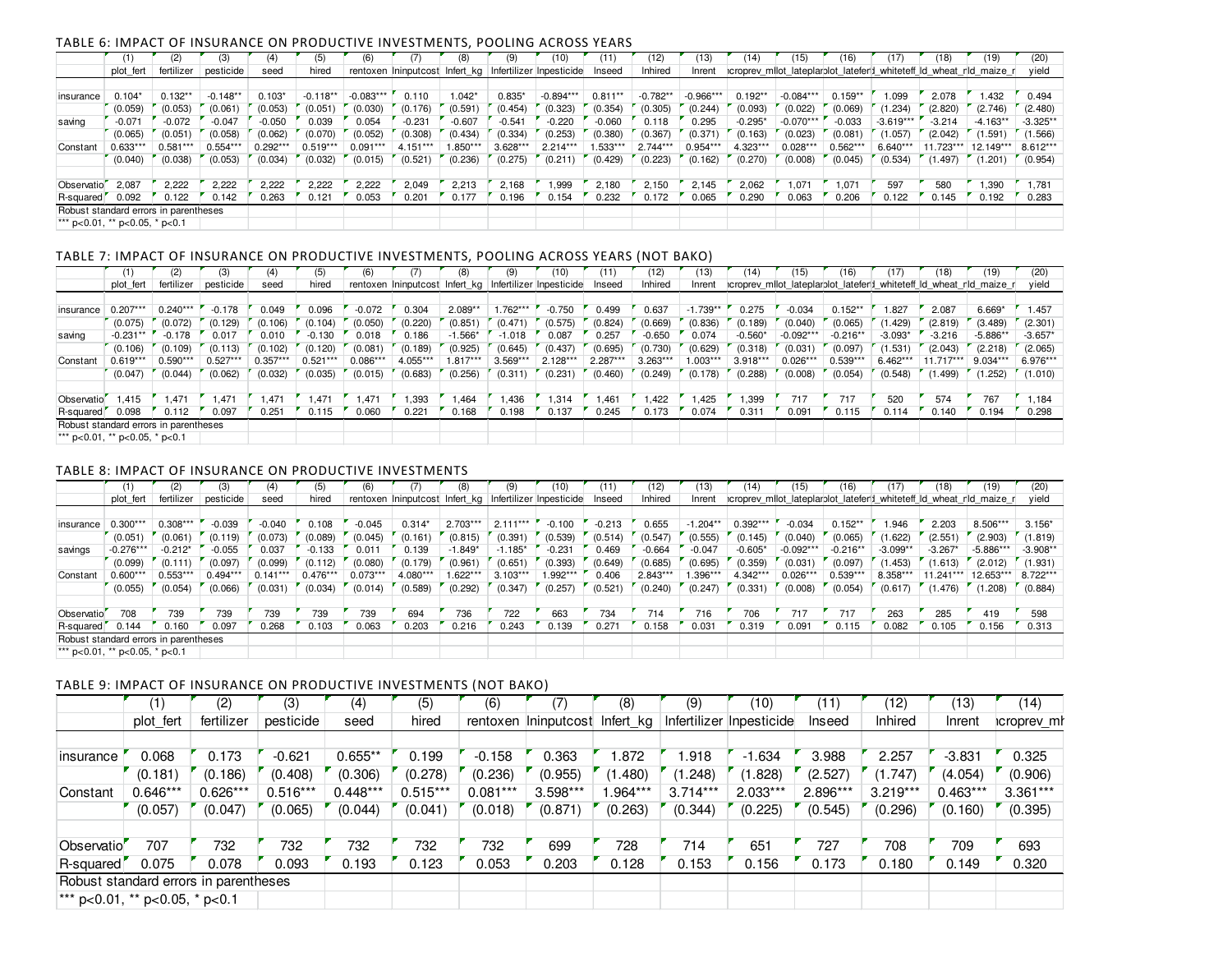### 4.2. Assessing the impact of strengthening informal risk-sharing groups

We now turn to the impact of strengthening informal risk sharing arrangements offered by the local iddir institution. Two strategies were randomly allocated o villages to strengthen iddir functioning. In one strategy, no particular guidance was given to iddirs on how to increase informal risk-sharing, in the second strategy guidance was much stronger and a set of rules was mandated.

We first explore the impact of treatments on changes in iddir rules. As expected, mandating increased lending by iddirs. Respondents in iddir villages were more likely to report that their iddir had started making loans for crop losses. However, this was driven by changes in mandated iddir villages given that no difference was observed between the non-mandated iddir villages and the control villages (Table 10). This suggests that the intervention did result in anticipated iddir rule changes in mandated iddir villages, and additional risk-sharing may have been crowded in. As a result, we find that the perceived and actual ability of individuals to receive transfers in times of need was higher in mandated iddir villages. We focus on rules in which rules were mandated in the rest of the analysis as it was only these villages in which rules were changed.

| INDLE 10. ACCESS TO LOANS AND THANSILINS |                           |                                  |                       |                       |
|------------------------------------------|---------------------------|----------------------------------|-----------------------|-----------------------|
|                                          | Grant or<br>loan for crop | <b>Grant</b> or<br>loan for crop | Loan for<br>crop loss | Loan for<br>crop loss |
| Iddir                                    | $0.051**$                 |                                  | $0.066***$            |                       |
|                                          | (0.022)                   |                                  | (0.022)               |                       |
| Iddir (not mandated)                     |                           | 0.010                            |                       | 0.024                 |
|                                          |                           | (0.027)                          |                       | (0.026)               |
| Iddir (mandated)                         |                           | $0.087***$                       |                       | $0.102***$            |
|                                          |                           | (0.029)                          |                       | (0.029)               |
| Individual                               | 0.024                     | 0.024                            | $0.042*$              | $0.042*$              |
|                                          | (0.023)                   | (0.023)                          | (0.022)               | (0.022)               |
| Constant                                 | $0.199***$                | $0.199***$                       | $0.177***$            | $0.177***$            |
|                                          | (0.017)                   | (0.017)                          | (0.017)               | (0.017)               |
| R-squared                                | 0.010                     | 0.013                            | 0.013                 | 0.016                 |

#### TABLE 10: ACCESS TO LOANS AND TRANSFERS

Source: Authors' calculation based on survey data.

Notes: 3,850 observations; Standard Errors in brackets; \*\*\*, \*\*,\* Significant at 1%, 5%, and 10% level, respectively.

In villages where informal risk-sharing was increased through mandating rules, insurance purchases were higher. This confirms the finding of Dercon et al (2013) in another experimental setting in the SNNP region of Ethiopia.

Table 11 shows the impact of encouraging changes in iddir rules on welfare outcomes. The comparison groups for this analysis are those in the individual villages and those in the iddir (mandated) villages. We find that wealth is positively affected by mandating and that increasing the role of insurance offered by iddirs results in some crowding out of individual to individual insurance transfers.

TABLE 11: IMPACT OF STRENGTHENING GROUPS ON WELFARE OUTCOMES AND TRANSFERS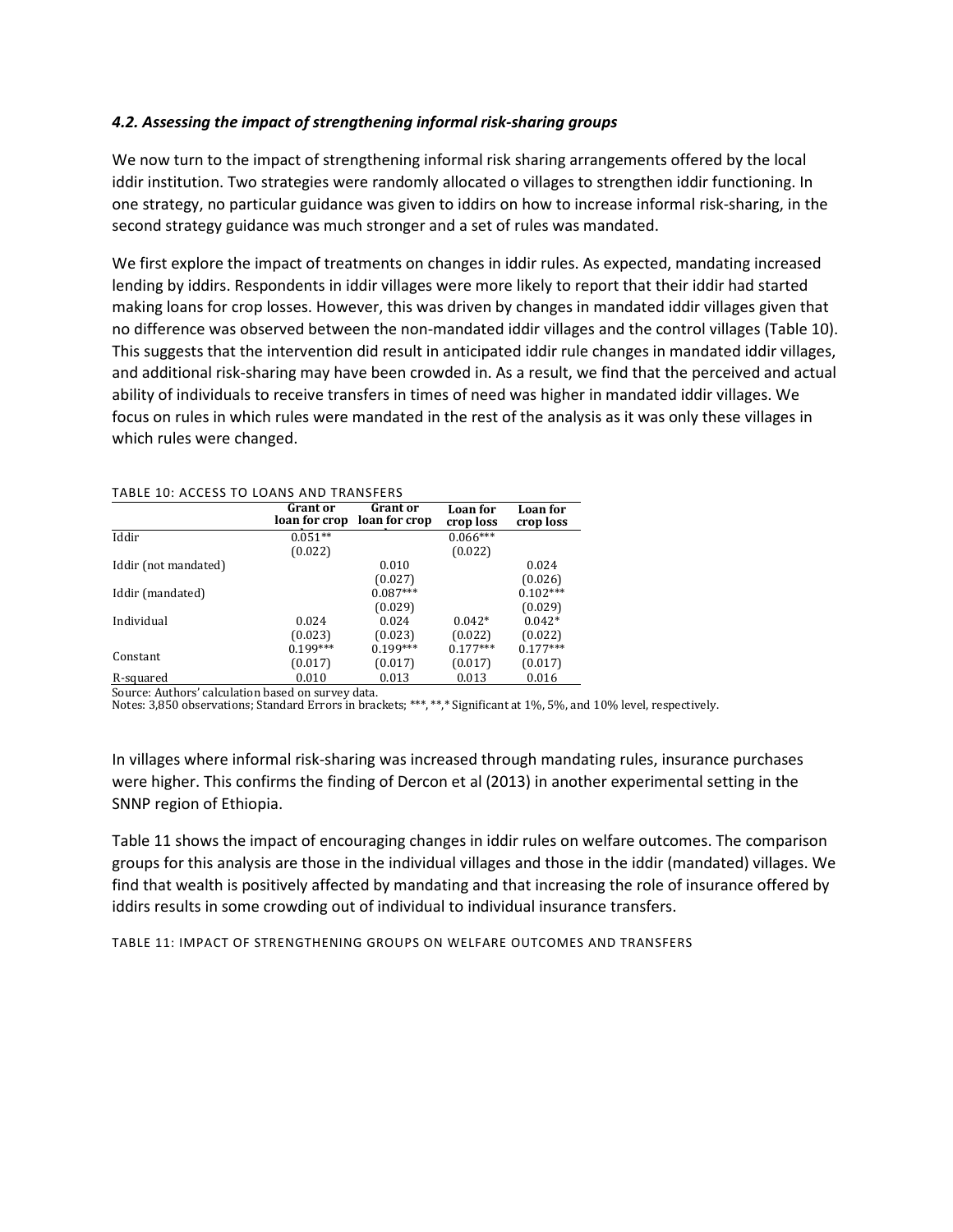|                                        | Can receive   | Can receive   | Can receive                    | Have    |                    | Received  | Have      |             | Given to                     |           |            |                           |            | Amount   | Can save   |
|----------------------------------------|---------------|---------------|--------------------------------|---------|--------------------|-----------|-----------|-------------|------------------------------|-----------|------------|---------------------------|------------|----------|------------|
|                                        |               |               |                                |         |                    |           |           |             |                              |           |            |                           |            |          |            |
|                                        | help for 4000 | help for 1000 | help for                       |         | received Amount of | from      | given     |             | Amount of person in Value of |           |            | Sheep                     |            | saved in | better     |
|                                        | Birr medical  | Birr medical  | 4000 Birr                      | support | support            | person in | support   | support     | same                         | livestock | Oxen       | and goat Chicken last one |            |          | than       |
|                                        | emergency     | emergency     | business                       | from    | received           | same      | to        | given       | iddir                        | owned     | number     | number number             |            | month    | before     |
|                                        |               |               |                                |         |                    |           |           |             |                              |           |            |                           |            |          |            |
|                                        |               |               |                                |         |                    |           |           |             |                              |           |            |                           |            |          |            |
| Iddir village                          | 0.045         | 0.048         | 0.023                          | 0.064   | 0.399              | $-0.007$  | $-0.021$  | $-0.130$    | $-0.028**$                   | $0.346*$  | 0.018      | 0.228                     | $1.393**$  | 86.358   | $0.222***$ |
|                                        | (0.039)       | (0.036)       | (0.035)                        | (0.052) | (0.377)            | (0.011)   | (0.020)   | (0.171)     | (0.011)                      | (0.203)   | (0.079)    | (0.250)                   | (0.581)    | (69.319) | (0.061)    |
| Constant                               | $0.214**$     | $0.566***$    | 0.005                          | 0.054   | $-1.490***$        | $0.039**$ | $0.071**$ | $-1.656***$ | $0.032**$                    | 3.588***  | $0.400***$ | 0.790                     | $3.579***$ | 5.394    | 1.693***   |
|                                        | (0.084)       | (0.052)       | (0.040)                        | (0.055) | (0.449)            | (0.017)   | (0.034)   | (0.289)     | (0.013)                      | (0.607)   | (0.117)    | (0.571)                   | (0.921)    | (52.992) | (0.136)    |
|                                        |               |               |                                |         |                    |           |           |             |                              |           |            |                           |            |          |            |
| Observations                           | 1,361         | 1,361         | 1.357                          | 1.361   | .354               | i,361     | 1,361     | 1,355       | 1,361                        | 666       | 666        | 666                       | 666        | 681      | 631        |
| R-squared                              | 0.034         | 0.066         | 0.075                          | 0.167   | 0.167              | 0.040     | 0.028     | 0.024       | 0.016                        | 0.377     | 0.445      | 0.379                     | 0.080      | 0.016    | 0.093      |
| Robust standard errors in parentheses. |               |               | *** p<0.01, ** p<0.05, * p<0.1 |         |                    |           |           |             |                              |           |            |                           |            |          |            |

## 4.3. Assessing the impact of insurance in the context where informal risk-sharing groups are strengthened

We do not find an additional effect of insurance on productive investments or welfare outcomes in contexts where informal risk-sharing groups have been strengthened (Table 12). This suggests their primary effect is to increase take-up of insurance. If anything aggregate use of pesticides fell in iddir villages.

|                                                                          |            | (2)        | (3)        | (4)        | (5)        | (6)        | (7)                  | (8)        | (9)        | (10)                     | (11)     | '12)       | (13)       | (14)        |
|--------------------------------------------------------------------------|------------|------------|------------|------------|------------|------------|----------------------|------------|------------|--------------------------|----------|------------|------------|-------------|
|                                                                          | plot fert  | fertilizer | pesticide  | seed       | hired      |            | rentoxen Ininputcost | Infert ka  |            | Infertilizer Inpesticide | Inseed   | Inhired    | Inrent     | icroprev ml |
|                                                                          |            |            |            |            |            |            |                      |            |            |                          |          |            |            |             |
| Insurance                                                                | $0.206***$ | $0.241***$ | $-0.066$   | $-0.032$   | 0.079      | $-0.051$   | $0.324**$            | $2.060***$ | $1.752***$ | $-0.318$                 | 0.044    | 0.506      | $-1.539**$ | 0.189       |
|                                                                          | (0.039)    | (0.041)    | (0.125)    | (0.083)    | (0.080)    | (0.035)    | (0.161)              | (0.718)    | (0.308)    | (0.546)                  | (0.673)  | (0.487)    | (0.680)    | (0.114)     |
| Insurance in iddir villages                                              | 0.339      | 0.290      | 0.905      | 0.558      | 0.143      | $-0.315$   | .950                 | 2.973      | 2.595      | 5.349                    | 4.113    | .723       | $-1.292$   | $-0.958$    |
|                                                                          | (0.591)    | (0.628)    | (0.922)    | (0.590)    | (0.682)    | (0.414)    | (2.146)              | (5.686)    | (4.180)    | (4.147)                  | (5.022)  | (4.271)    | (7.501)    | (0.985)     |
| Iddir village                                                            | $-0.028$   | $-0.029$   | $-0.133**$ | $-0.088$   | $-0.049$   | $-0.037$   | $-0.318$             | $-0.296$   | $-0.201$   | $-0.718**$               | $-0.735$ | $-0.310$   | $-0.397$   | 0.066       |
|                                                                          | (0.067)    | (0.061)    | (0.065)    | (0.056)    | (0.070)    | (0.029)    | (0.268)              | (0.595)    | (0.393)    | (0.303)                  | (0.465)  | (0.473)    | (0.459)    | (0.125)     |
| Constant                                                                 | $0.615***$ | $0.588***$ | $0.558***$ | $0.323***$ | $0.529***$ | $0.096***$ | 3.616***             | $.762***$  | $3.663***$ | $2.010***$               | 1.935*** | $3.331***$ | $1.032***$ | $4.127***$  |
|                                                                          | (0.043)    | (0.040)    | (0.058)    | (0.033)    | (0.033)    | (0.015)    | (0.571)              | (0.244)    | (0.273)    | (0.216)                  | (0.412)  | (0.236)    | (0.176)    | (0.292)     |
| Observations                                                             | 1.796      | ,856       | .856       | .856       | .856       | 1,856      | .752                 | 1,849      | 1,818      | 1,660                    | 843,     | 1.799      | .787       | 1.781       |
| R-squared                                                                | 0.058      | 0.079      | 0.062      | 0.254      | 0.101      | 0.043      | 0.181                | 0.136      | 0.150      | 0.050                    | 0.241    | 0.148      | 0.068      | 0.262       |
| Robust standard errors in parentheses.<br>*** p<0.01, ** p<0.05, * p<0.1 |            |            |            |            |            |            |                      |            |            |                          |          |            |            |             |
|                                                                          |            |            |            |            |            |            |                      |            |            |                          |          |            |            |             |

TABLE 12: IMPACT OF INSURANCE AND STRENGTHENED RISK-SHARING

### 5. Conclusions

This paper presents results from a randomized control trial to evaluate the welfare benefits of (i) providing a well-priced, well-designed insurance product (ii) the impact of supporting informal riskssharing groups, and (iii) combining support to informal risk sharing groups and weather index insurance.

We find that formal insurance has a significant impact on encouraging productive investments, particularly investments in fertilizer, replicating the results found in Ghana in Karlan et al (2013). Strengthening risk-sharing through iddirs increases formal insurance demand (consistent with the results in Dercon et al 2013) and some welfare outcomes, but does not cause insurance to have any additional effect on productive outcomes. There is also some evidence that strengthening risk-sharing through local institutions reduces individual bilateral transfers.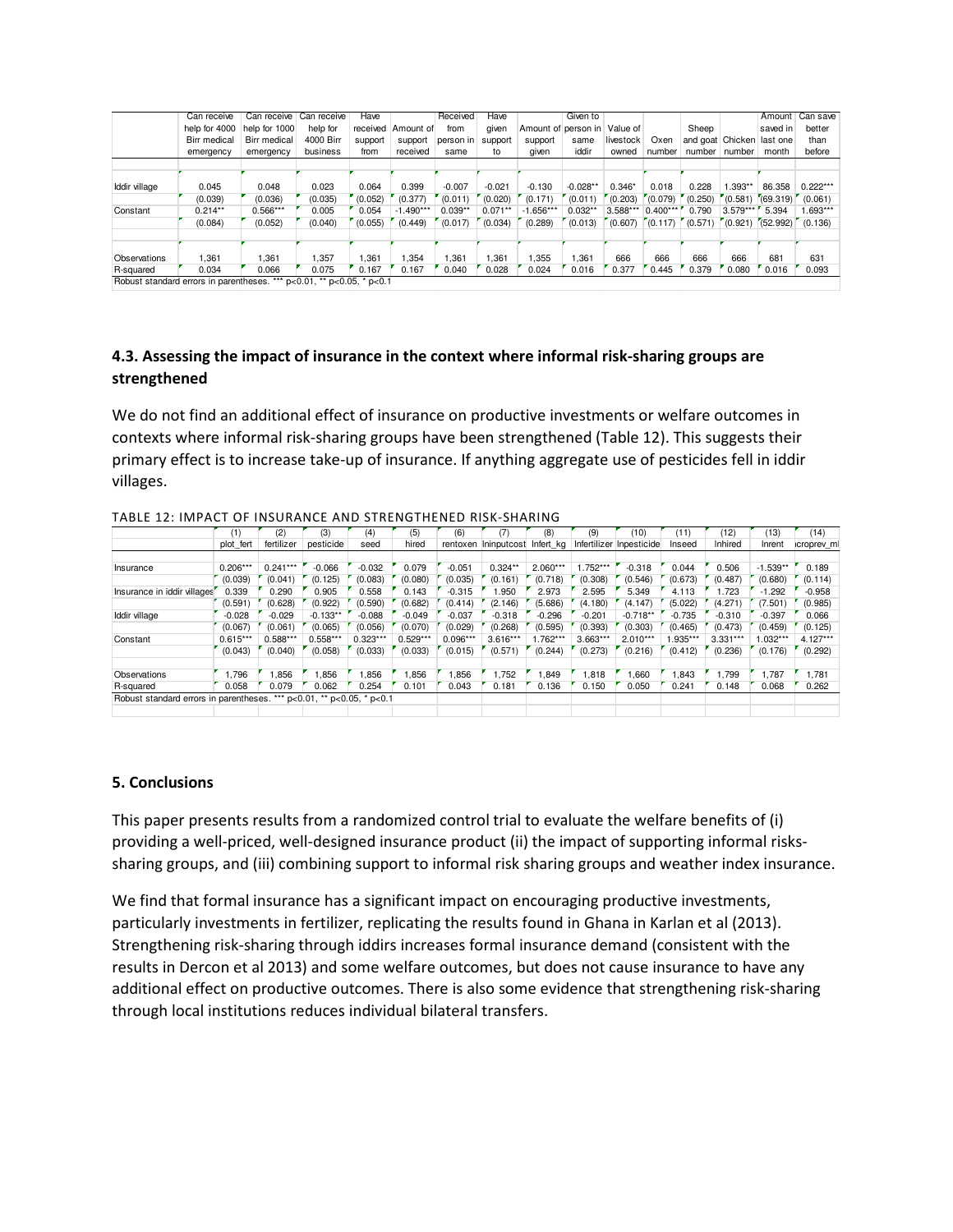# Appendix: first stage results

|                                       | (1)        | (2)         | (3)        |
|---------------------------------------|------------|-------------|------------|
|                                       | Both years | 2011        | 2012       |
|                                       |            |             |            |
| insurance                             | $0.096**$  | $-0.024$    | $0.282***$ |
|                                       | (0.046)    | (0.023)     | (0.099)    |
| discount                              | $-0.001$   | $0.010***$  | $-0.007**$ |
|                                       | (0.001)    | (0.000)     | (0.003)    |
| region* discount in 2011              | 0.001      | $-0.008***$ |            |
|                                       | (0.001)    | (0.001)     |            |
| discount in 2012                      | $0.010***$ |             |            |
|                                       | (0.001)    |             |            |
| reiogn * year discount in 2012        | $-0.001$   |             |            |
|                                       | (0.001)    |             |            |
| savings                               | $0.167*$   | $0.210**$   |            |
|                                       | (0.091)    | (0.096)     |            |
| Iworeda 2                             | 0.005      | 0.006       | $0.029*$   |
|                                       | (0.011)    | (0.005)     | (0.017)    |
| Iworeda 3                             | $0.025**$  | 0.001       | $0.014*$   |
|                                       | (0.011)    | (0.006)     | (0.007)    |
| year 2012                             | $-0.024**$ |             |            |
|                                       | (0.011)    |             |            |
| Constant                              | 0.005      | $-0.001$    | $-0.007*$  |
|                                       | (0.004)    | (0.002)     | (0.003)    |
|                                       |            |             |            |
| Observations                          | 1,579      | 793         | 783        |
| R-squared                             | 0.279      | 0.454       | 0.134      |
| Robust standard errors in parentheses |            |             |            |
| *** p<0.01, ** p<0.05, * p<0.1        |            |             |            |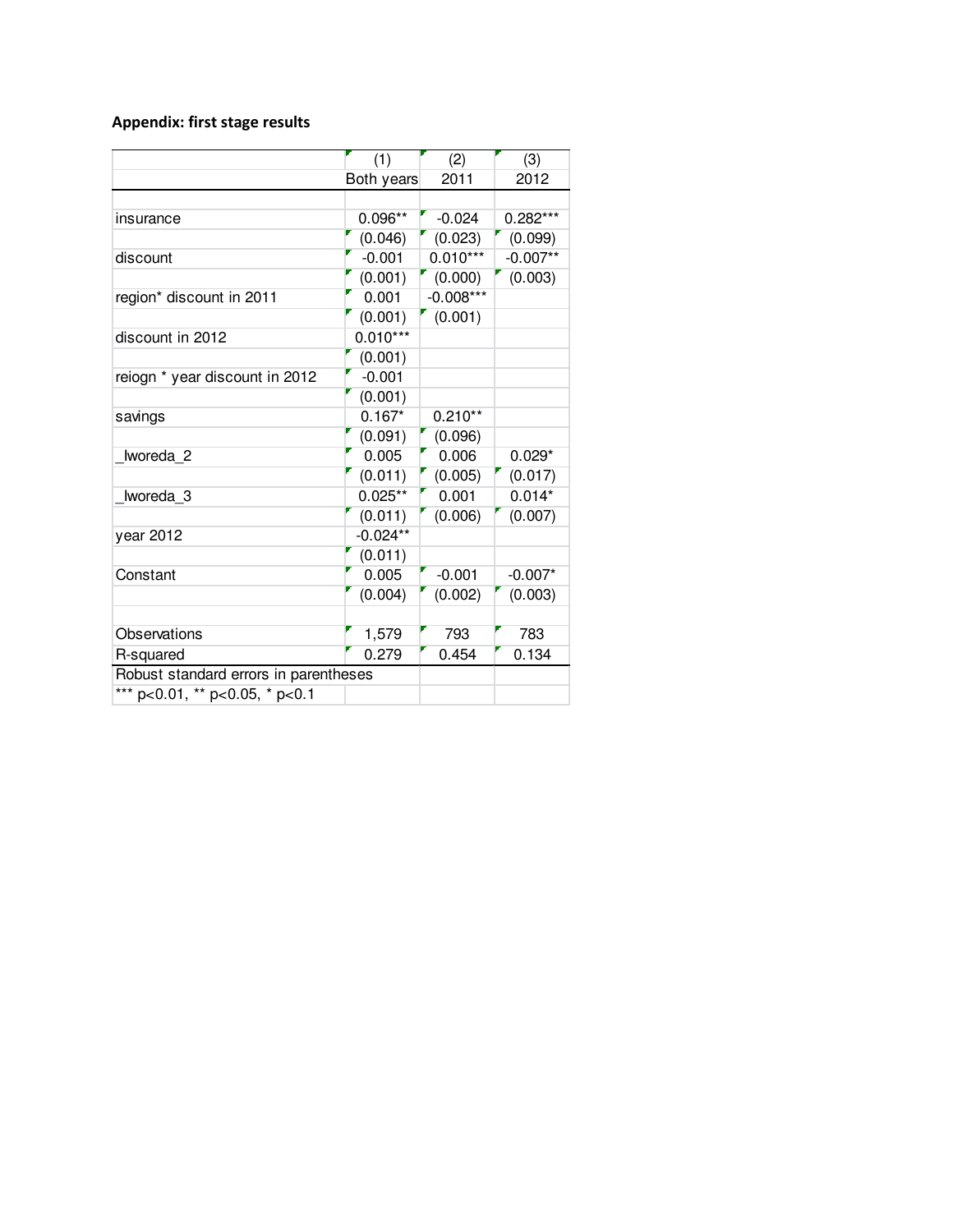### Annex: Design and quality of insurance products offered

 $\overline{\phantom{a}}$ 

The indexed products offered to farmers were generic deficit-rainfall indices designed to capture the important months in the Meher season for the 3-4 main crops grown in each site. Each policy paid out on total monthly rainfall, with five months of policies available for purchase. The policies were designed to be easily understood by farmers and combined by farmers to insure against the rainfall risks that are of most concern to them given the crops they cultivate, their time of planting and the water-retention capacity of their soils. In the second season we worked with the MFI to add an innovative aspect to the policies offered: gap insurance to provide some insurance against design-induced basis risk that affects all index insurance products.

Conducting this experiment in places in which long-run panel data is available, provides us with a considerable advantage over other index insurance pilots. Unlike other pilots we are able to test how good the policies offered are in insuring farmers against the drought risk they face. We do this by comparing what historical payouts would have been with household reports of drought, production output and consumption.<sup>6</sup> We also checked which years the monthly cumulative policies would have paid out using reported drought years from focus group discussions undertaken during product design.

We use historical rainfall data to calculate how much each of the policies would have paid out in the years for which we have data. We focus on the Ginbot and Meskerem policies for two reasons. The focus group discussions conducted in the design of these policies and sales activity suggest that these are the months most farmers care about. Additionally, with one exception, we only have consumption and agricultural production data for years in which Ginbot and Meskerem policies pay out.

In order to develop a benchmark from which to assess the performance of policies we develop fictional area-yield contracts that would pay out on the basis of average income of the full sample of farmers in each cluster. The contract allows for a trend in production defined on the basis of the six years of data we have, and each year pays out exactly the estimated average loss from this average trend. This is perhaps the best contract we could design for the covariate source of yield risk in each of the study sites. We design this contract for the two crops grown most predominantly in each site. In Dodota this is maize and teff, and in Shashemene this is maize and wheat. We compare the performance of our rainfall risk contracts to these "ideal" contracts. Results are presented in columns 1 to 4 of Table A1 and Table A2.

While instructive, the results in Table A1 and Table A2immediately alert us to the problems of using very few years of observations to assess the relevance of multiple policies. In columns 1 and 3 of Table A1 and Table A2 we see that whilst one of the "ideal" contracts is significantly negatively correlated with consumption and production (as we would expect), once controlling for payouts of this policy, the other policy is positively correlated with consumption and production. We also observe the opposite sign for

<sup>6</sup> We note that despite the rich picture of agricultural risk that we have for these sites there are still limits to how much this data can inform product design. Detailed data on incomes and consumption is available for 6 years. Data from focus group discussions suggest that these years include some bad drought years, but not the worst, and certainly not enough in order to fully characterize a household's vulnerability to weather risk. From the outset we note that even with the availability of such rich datasets, the extent to which such dataset can provide clear characterization of the joint distribution of policy payouts and agricultural incomes remains limited. This highlights an inherent weakness in index insurance policies. However well designed there will never be enough data to test and ensure that the products being offered are good products for smallholder farmers. Whilst due diligence is still required to ensure the products are as good as possible, alternate mechanisms to manage basis risk are needed. We present the evidence that is available, but we note that to go from this to estimating even a correlation coefficient between payouts and vulnerability would result in correlation coefficients with substantial confidence intervals (see Clarke and Hill 2012 for an example of this). Ultimately it is not a correlation coefficient for the whole distribution that is needed, but rather a measure of the correlation at the tail of the distribution: when households report bad years do the policies payout. There are even fewer observations available to draw conclusions on this.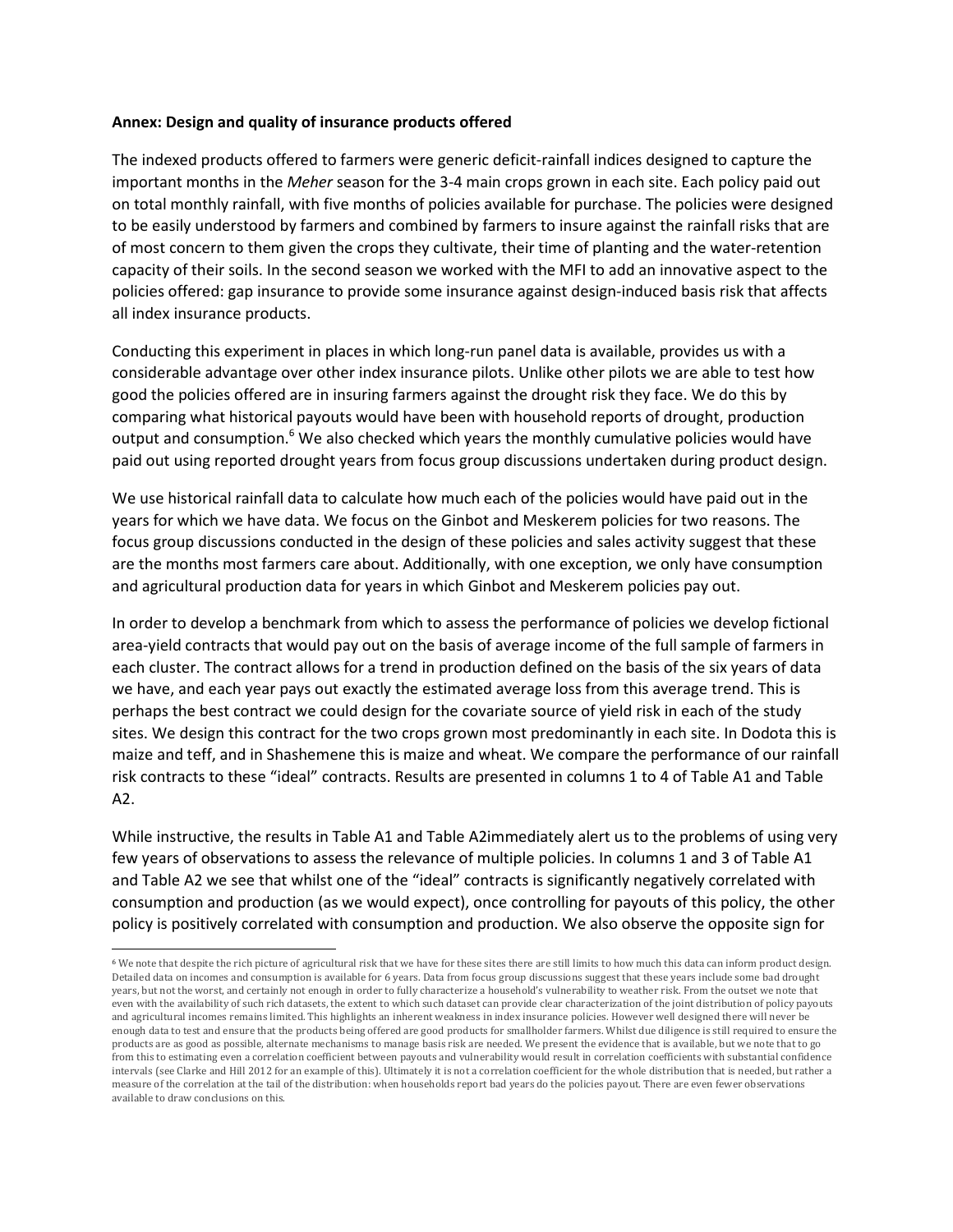one of our rainfall contracts and income losses in Shashemene. With this exception, we do find that at least one (if not both) of our rainfall policies would have paid farmers when they needed it. This is also true for the "ideal" contracts.

As a further test we take the drought recall data and assess whether the policies would have paid out in years in which drought was reported (column 5 of Table A1 and Table A2). The advantage of the drought data is that we observe many more years, so should avoid some of the small sample problems we faced when using consumption and production data. Indeed we see that both policies in Dodota and Shashemene are positively correlated with reports of drought. This lends support to the argument that these policies are useful for farmers. However note the low goodness of fit for the Shashemene policies.

We also look at the focus group reports for Dodota and Shashemene. These discussions did not limit the number of years that could be recorded as bad, and used more probing, so it may be that these reports provide a more accurate indication of which years were bad.

In Dodota, five years were reported as very bad and four years were reported as bad. Policies would have paid out in four out of the five very bad years and in three out of the four bad years. We thus observe two years of downside basis risk—2007 and 2009. This is a coincidence of loss and payout of 78% which is quite high, but understanding the reasons these years were bad—particularly for 2009 which was counted as very bad (2007 was not recorded as bad by any farmers when asked in 2009)—is important in improving the performance of these policies. There were also four positive basis risk events (years which were not recorded as bad but in which payouts were made. These years make the policies more expensive for farmers. When we look at these payouts we see that they were all the Meskerem policies. Whilst some Meskerem payouts do coincide with bad years, it is clear that every bad Meskerem does not necessarily imply a bad harvest. Better understanding of why this is, and helping farmers decide which years they need to buy Meskerem polices (years in which the rains start late for example) is likely to also be very important.

In sum, we use available data to assess whether or not these are good policies for small-holder farmers. The work undertaken here suggests that monthly cumulative rainfall policies for early and late season Kiremt rains do provide farmers with insurance against some of the largest crop losses. A policy that insures against low Belg rains is also likely to be very important in Shashemene. However, as this analysis has made clear there is a limit to the extent to which panel data—even when from one of the longest panels of African farmers—can be used to calibrate policies and improve policy design.

Given there will always be some design-induced basis risk associated with weather index products, and given farmers expressed concern about this aspect of basis risk. In the second and third season of sales we worked with the MFI to add "gap insurance" to all index products. Gap insurance allows farmers to call for a crop-cut if none of the weather-index insurance contracts pay-out, but they perceive there to have been widespread crop losses in the region. In the case that a crop-cut is called, 30 farmers are selected for each crop in each site and a portion of their fields are harvested in order to ascertain an average yield for a given crop in an area. If this average yield falls below the gap insurance cut-off (in turn defined using area yield estimates from the Central Statistical Agency) farmers will receive a gap insurance payout.